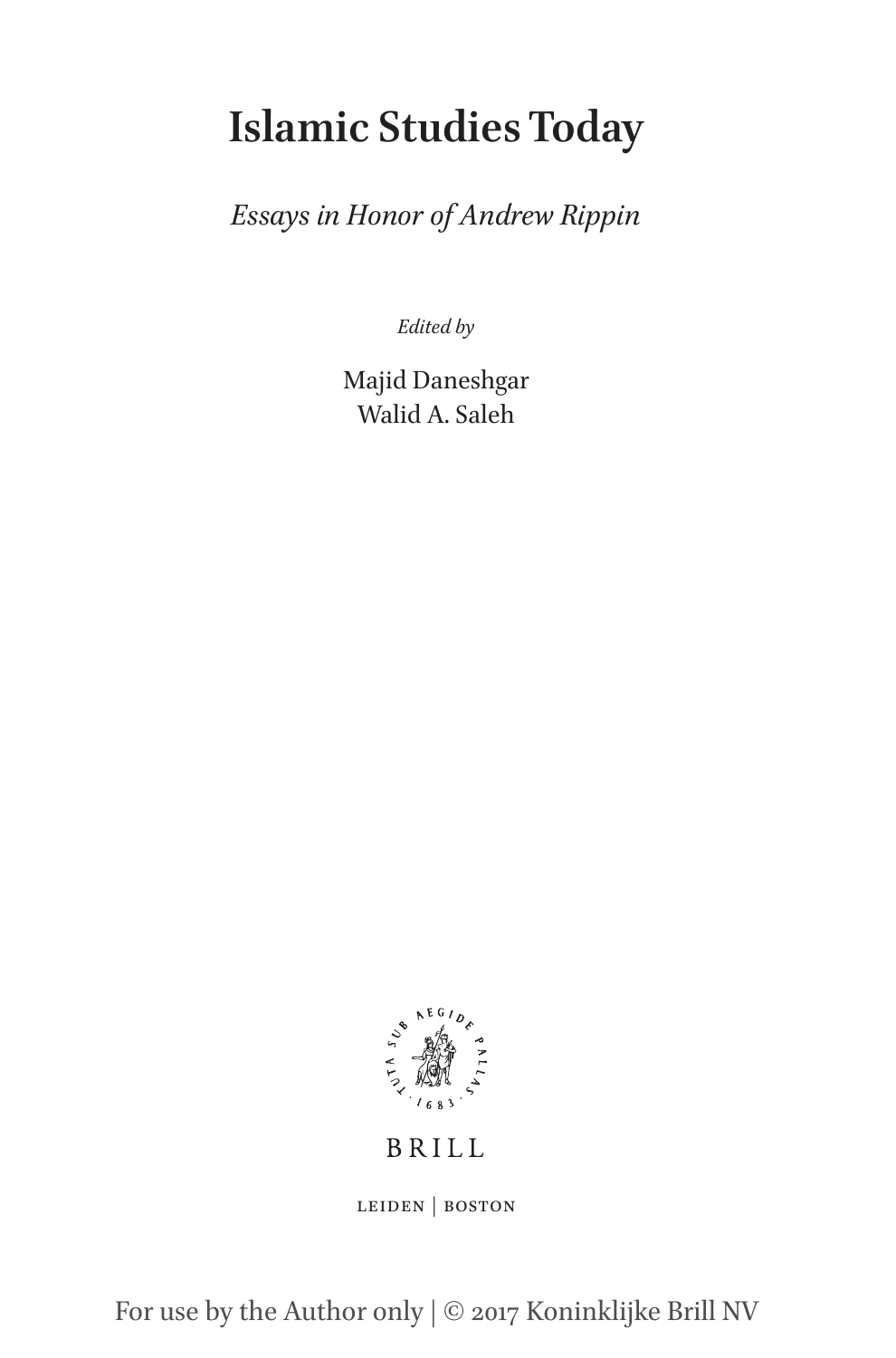### **Contents**

**Preface** ix **Acknowledgments** xiii **List of Figures and Tables** xiv **List of Contributors** xv

#### **Part 1** *Islamic Exegesis and Tradition: Formative and Classical Period*

- **1 "A Plaything for Kings"** *ʿĀʾisha's* **Ḥadīth,** *Ibn al-Zubayr, and Rebuilding the Kaʿba* 3 *Gerald Hawting*
- **2 Remnants of an Old** *Tafsīr* **Tradition?**  *The Exegetical Accounts of ʿUrwa b. al-Zubayr* 22 *Andreas Görke*
- **3 Muqātil on Zayd and Zaynab**  *"The* **sunna** *of Allāh Concerning Those Who Passed Away Before" (Q 33:38)* 43 *Gordon Nickel*
- **4** *Asbāb al-Nuzūl* **as a Technical Term** *Its Emergence and Application in the Islamic Sources* 62 *Roberto Tottoli*
- **5** *Laylat al-Qadr* **as Sacred Time** *Sacred Cosmology in Sunnī* **Kalām** *and* **Tafsīr** 74 *Arnold Yasin Mol*
- **6 Is There Covenant Theology in Islam?** 98 *Tariq Jafffer*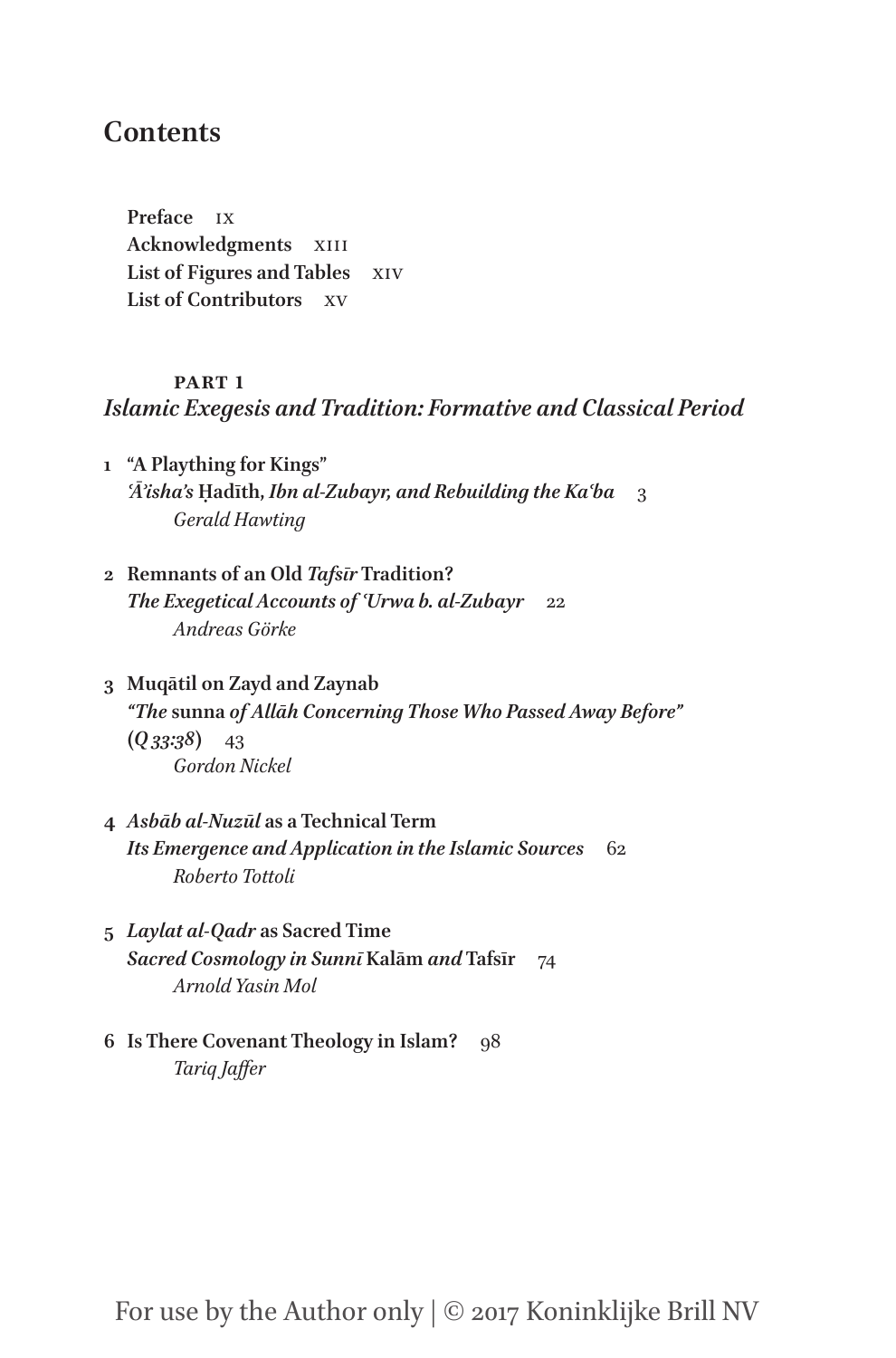#### **Part 2** *The Qurʾān and Qurʾanic Studies: Issues and Themes*

- **7 The Qurʾān's Enchantment of the World** *"Antique" Narratives Refashioned in Arab Late Antiquity* 125 *Angelika Neuwirth*
- **8 Messianism and the Shadow of History** *Judaism and Islam in a Time of Uncertainty* 145 *Aaron W. Hughes*
- 9 **Some Reflections on Borrowing, Influence, and the Entwining of Jewish and Islamic Traditions; or, What an Image of a Calf Might Do** 164 *Michael E. Pregill*
- **10 Inheriting Egypt: The Israelites and the Exodus in the Meccan Qurʾān** 198 *Nicolai Sinai*
- **11 Re-examining Textual Boundaries** *Towards a Form-Critical* **Sūrat al-Kahf** 215 *Marianna Klar*
- **12 Philology and the Meaning of** *Sūrat al-Burūj* 239 *Bruce Fudge*
- **13 A Flawed Prophet? Noah in the Qurʾān and Qurʾanic Commentary** 260 *Gabriel S. Reynolds*

#### **Part 3**

#### *Islam, Qurʾān, and Tafsīr: Modern Discussions*

**14 An Asiatic and Moslem Jesus** *Deracinating and Reracinating Jesus by Drew Ali* 277 *Herbert Berg*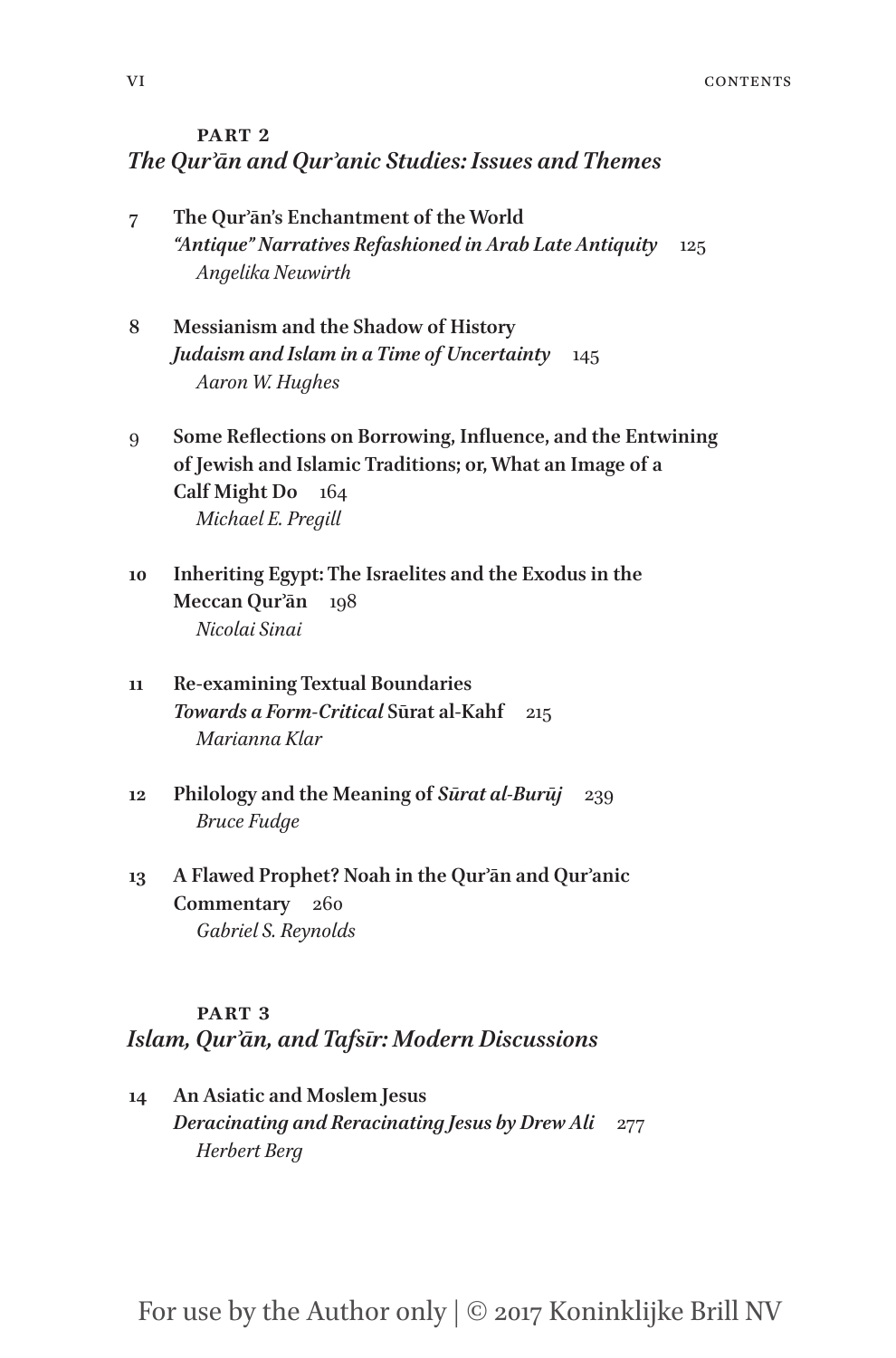- **15 Reading the Qurʾān Chronologically** *An Aid to Discourse Coherence and Thematic Development* 297 *Peter G. Riddell*
- **16 The Fig, the Olive, and the Cycles of Prophethood** *Q 95:1–3 and the Image of History in Early 20th-Century Qur'anic Exegesis* 317 *Johanna Pink*
- 17 The "Scientific Miracle of the Qur'ān" *Map and Assessment* 339 *Stefano Bigliardi*
- **18 Locating the "Esoteric" in Islamic Studies** 354 *Feras Hamza*
- **19 Western Non-Muslim Qurʾanic Studies in Muslim Academic Contexts**  *On Rippin's Works from the Middle East to the Malay-Indonesian World* 367 *Majid Daneshgar*
	- **A Concluding Appreciation** 386 *Jane McAulifffe*

**Andrew Rippin : La sainte sagesse et le saint silence** 396 *(Ἁγία Σοφία, Ἁγία σιγή) Claude Gilliot*

**Appendix: Publications by Andrew Rippin** 399 **Index** 423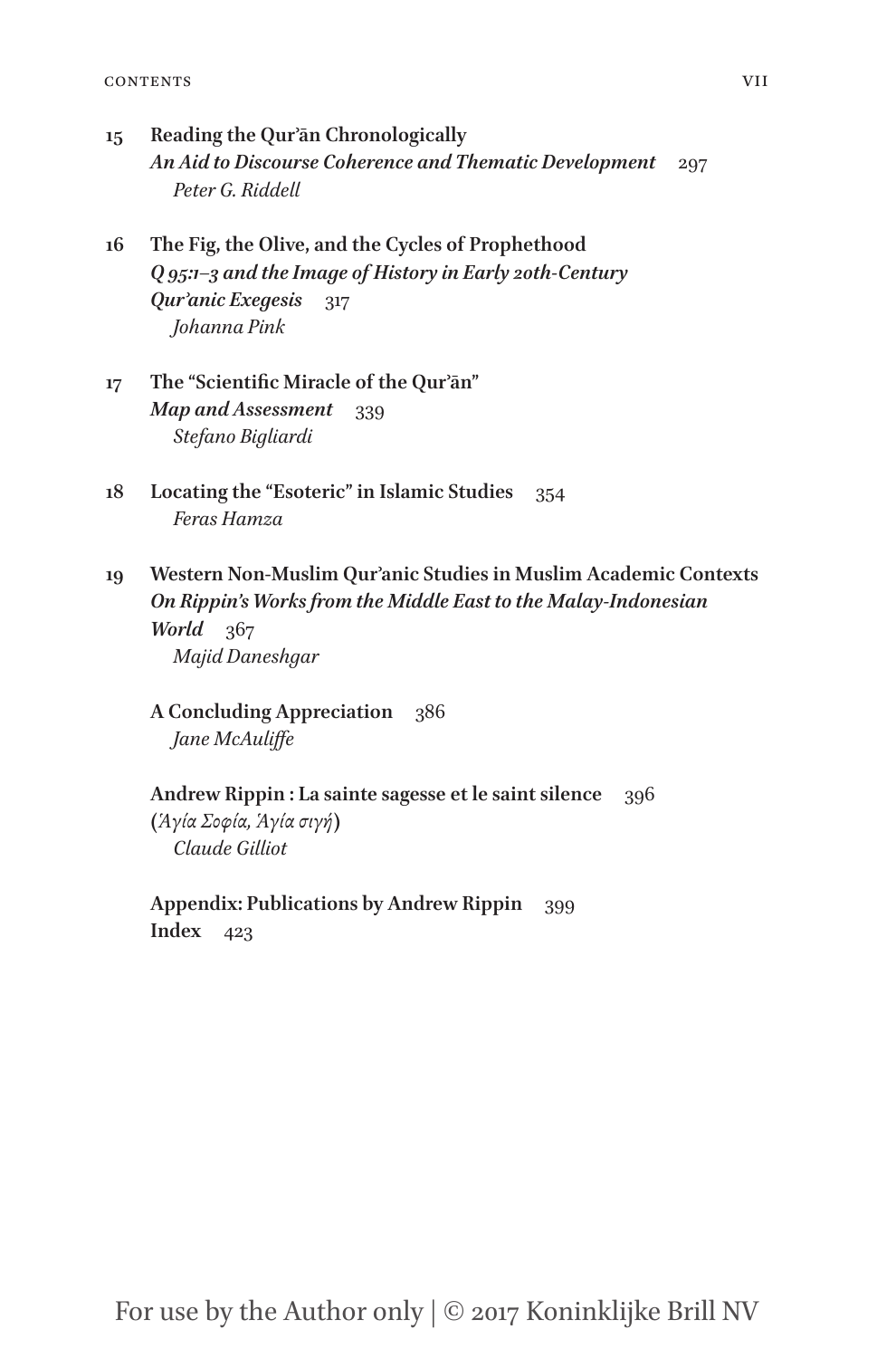#### **CHAPTER 3**

# **Muqātil on Zayd and Zaynab**

*"The* **sunna** *of Allah Concerning Those Who Passed Away Before" (Q 33:38)*

*Gordon Nickel*

#### **1 Introduction**

The idea that Islam advances a number of large theological claims is not a matter of dispute among modern western scholars of Islamic studies. The apparent reluctance of the same scholars to interact with those religious truth claims, however, is a matter of some curiosity.

The sourcebooks of Islam – the texts that Muslims appeal to for authority – are by their very nature a series of religious truth claims. Andrew Rippin<sup>1</sup> described the character of the sources through an explanation of the scholarly insights of John Wansbrough:

[T]he entire corpus of early Islamic documentation must be viewed as "Salvation History." What the Koran is trying to evidence, what *tafsīr*, *sīra*, and theological writings are trying to explicate, is how the sequence of worldly events centered on the time of Muḥammad was directed by God. All the components of Islamic salvation history are meant to witness the same point of faith, namely, an understanding of history that sees God's role in directing the affairs of humankind. And the difference that makes is substantial  $\dots^2$ 

<sup>1</sup> Andrew Rippin introduced me to the formative period of *tafsīr* and especially to the commentary of Muqātil ibn Sulaymān. While doing research for my dissertation, I noticed that a number of scholars drew attention to Muqātil's interpretation of Q 33:38. Andrew taught me the methodology of literary analysis, and I have tried to use that methodology in this essay, in his honor. The references to dispassionate research and response to truth claims also come out of our relationship. We have often discussed these things during the past 10 years.

<sup>2</sup> Andrew Rippin, Literary analysis of Qurʾān, *tafsīr* and *sīra*. The methodologies of John Wansbrough, in Richard C. Martin (ed.), *Approaches to Islam in religious studies* (Tucson, AZ 1985), 154, repr. in Ibn Warraq (ed.), *The origins of the Koran. Classic essays on Islam's holy book* (Amherst, NY 1998), 354–5. Cf. John Wansbrough, *Quranic studies. Sources and methods of scriptural interpretation* (Oxford 1977), 43.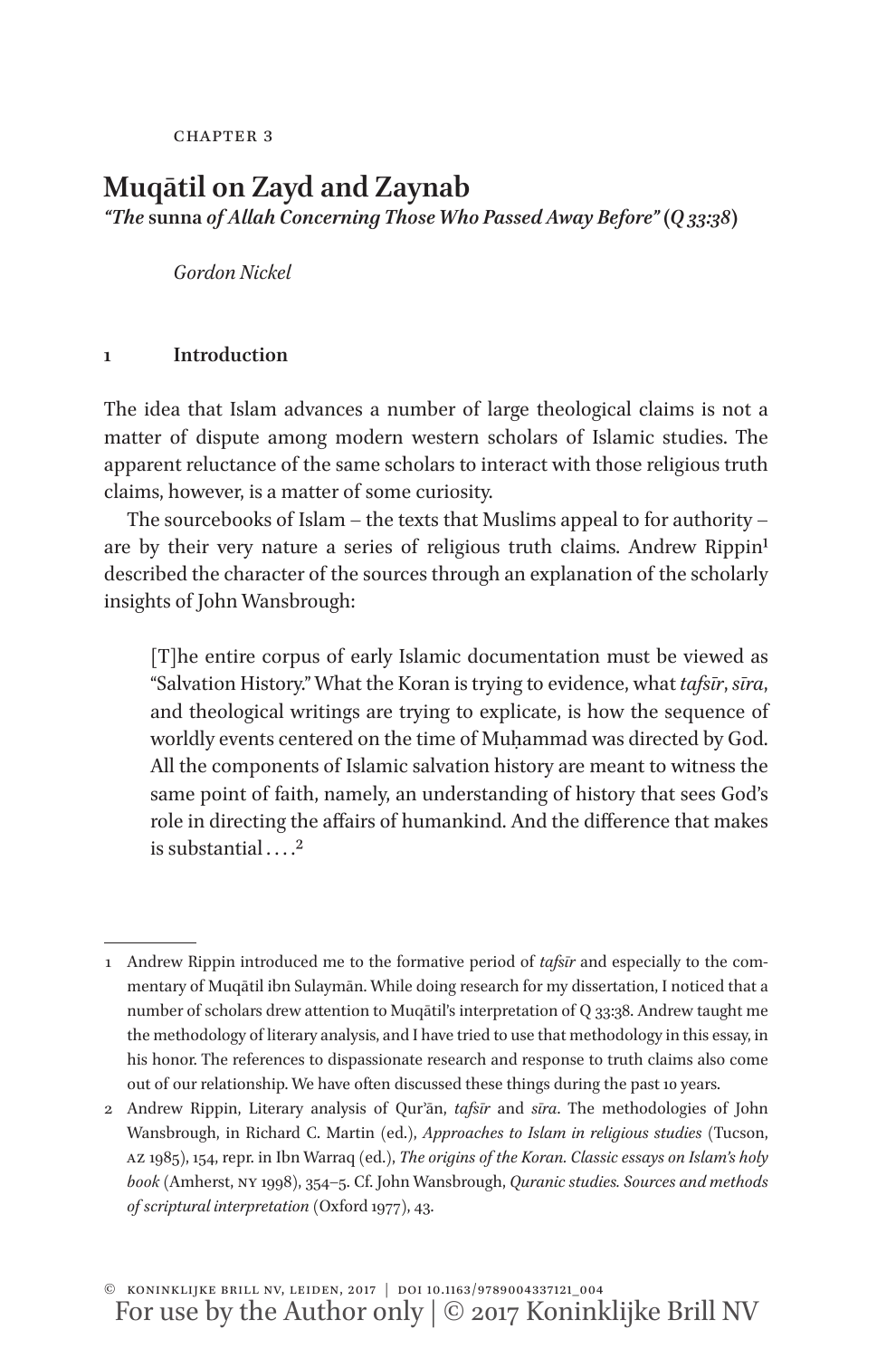The "difference" that Rippin saw in Wansbrough's analysis related to the question of the historicity of Muslim tradition and the widespread willingness of modern western scholars to accept that tradition as history. Rippin counseled that Muslim tradition be approached rather through the methodology of literary analysis, but at the same time he helpfully trained a spotlight on the fundamental nature of the Muslim literary sources.

Many passages in the Qurʾān give the reader the impression of entering debates in progress between the claims of Islam and groups of listeners who do not accept those claims. Kate Zebiri writes that "polemic in the sense of argumentation or the refutation of others' beliefs is a prominent element in the Qur'ān since in the course of his mission Muhammad encountered various types of opposition and criticism."3 *Sūra*s 2–7 of the Qurʾān – nearly 30 percent of its contents – contain a great deal of polemical material, often addressed explicitly to Jews, Christians, "associators," or simply "disbelievers."4

A test case for this thesis about the nature of the Muslim sources – one of countless possible examples – is the exegetical development of a passage in *sūra* 33 that Muslims have traditionally linked with the story of Zayd, Zaynab, and the Messenger of Islam  $(Q_{33:36-40})$ .<sup>5</sup> The passage has a number of features that draw the reader's attention. Typical of the so-called "Medinan" verses of the Qurʾān, it associates Allah with his messenger for authority and obedience (Q 33:36). Verse 37 is the only verse in the Qurʾān in which a Muslim other than Muḥammad is named  $-$  Zayd (Q 33:37). This passage also contains one of only four verses in the Qurʾān where the name "Muḥammad" appears – one of only two verses to state explicitly that the messenger of Allah is Muḥammad.6 Along with mention of Muhammad comes a major truth claim, that he is "the seal of the prophets" (Q 33:40). This expression *khātam al-nabiyyīn* occurs only here in the Qur'ān, and the Islamic doctrine of the finality of prophethood is based on this verse.7

<sup>3</sup> Cf. Kate Zebiri, Polemic and polemical language, *EQ*. A diffferent approach to the same material is Anne-Sylvie Boisliveau, Polemics in the Koran. The Koran's negative argumentation over its own origin, *Arabica* 60/1–2 (2013), 131–45.

<sup>4</sup> Andrew Rippin and Gordon Nickel, The Qurʾān, in Andrew Rippin (ed.), *The Islamic world* (London 2008), 148–9.

<sup>5</sup> Several scholars of the Qurʾān and Hebrew Bible read an earlier draft of this essay and made many good suggestions for improvement: David S. Powers, Peter Riddell, Havilah Dharamraj and Elmer Martens. I thank them all.

<sup>6</sup> John Wansbrough wrote that the occurrence of the name Muḥammad in Q 33:40 "suggests a particular polemic, in which not only the credentials but also the identity of the Arabian prophet was in dispute"; *Qurʾānic studies*, 64.

<sup>7</sup> David S. Powers, Zayd b. Muḥammad, *EQ*; David S. Powers, *Muḥammad is not the father of any of your men. The making of the last prophet* (Philadelphia 2009), 50–7; David S. Powers,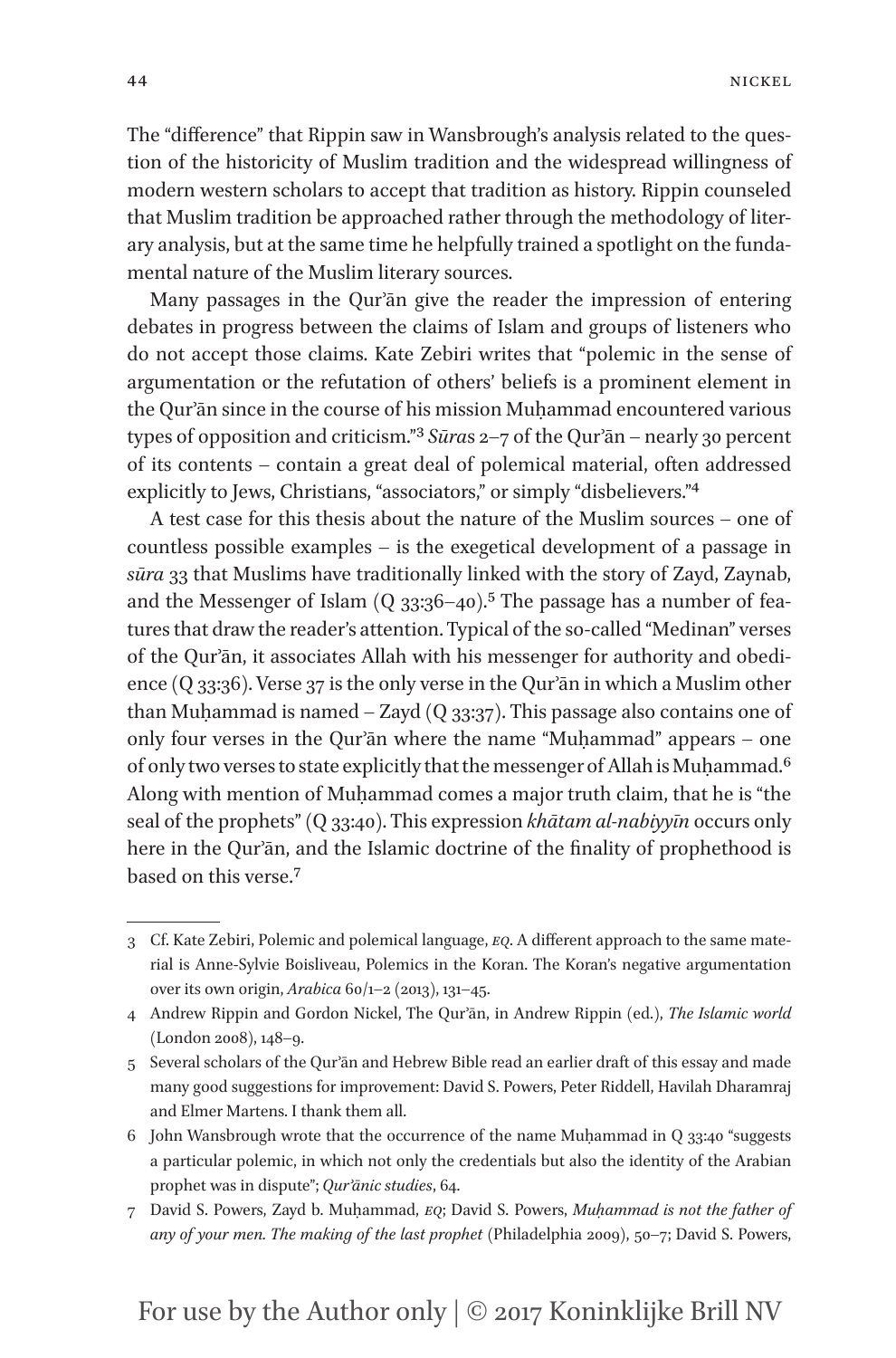In spite of the mention of Muḥammad and the high claims made for him, the wider passage – as well as the Islamic interpretive tradition – sees the subject of the action as Allah. The passage repeats the claim that the command *(amr)* of Allah is the determining factor (Q 33:37, 38). Allah has "ordained" something for the prophet mentioned in  $Q$  33:38. The passage also specifies that the divine action in view is "God's wont *(sunnat Allāh)* with those who passed away before" (Q 33:38).8 The qurʾanic expression makes a claim about the practice or behavior of God. Because of its proximity to Q 33:37, the practice seems to be the actions of Allah toward the person addressed there. The Qurʾān then invites the reader to compare the practice of Allah toward the one addressed in Q 33:37 with the practice of God toward those who passed away previously (Q 33:38). This openness to the past is typical of the Qurʾān.

The scholarly method well suited for investigation of the sourcebooks of Islam is a descriptive literary analysis alive to critical questions. The scholar need turn neither to the right nor the left, whether the current fashion of the academy be the "irenic" approach of an earlier generation of scholars or the unaccountable "confessionalism" since  $9/11.9$  Rippin wrote that the "irenic" approach "has led to the unfortunate result of a reluctance on the part of many scholars to follow all the way through with their insights and results."10 Similarly, Zeʾev Maghen notes the extreme sensitivity toward using terms like "influence" in discussions of accounts of prophetic figures, and the "drawn-out terminological deliberations that often accompany such issues in present-day academia." Such deliberations, writes Maghen, "hinder rather than help the pursuit of knowledge."11

Literary analysis of the Muslim sourcebooks is thus "dispassionate" in the sense that scholars try not to allow personal feelings or beliefs to influence their research. Once the source is accurately described, however, the content frequently appeals to the reader/listener for a response. What is to prevent the scholar who has responsibly completed the necessary research, description, and analysis from responding to the subject matter?

Zayd (Philadelphia 2014), 111–23; Uri Rubin, The seal of the prophets and the finality of prophecy. On the interpretation of the qurʾānic *Sūrat al-Aḥzāb* (33), *Zeitschrift der Deutschen Morgenländischen Gesellschaft* 164 (2014), 67.

<sup>8</sup> Qurʾān translations are those of Arthur J. Arberry, *The Koran interpreted* (London 1964), except when a literal rendering helps to better understand Muslim exegetical comments.

<sup>9</sup> Aaron W. Hughes, The study of Islam before and after September 11. A provocation, *Method and theory in the study of religion* 24 (2012), 314–36.

<sup>10</sup> Rippin, Literary analysis of Qurʾān, *tafsīr* and *sīra*, 359.

<sup>11</sup> Zeʾev Maghen, Davidic motifs in the biography of Muḥammad, *Jerusalem studies in Arabic and Islam* 35 (2008), 91, nt. 1.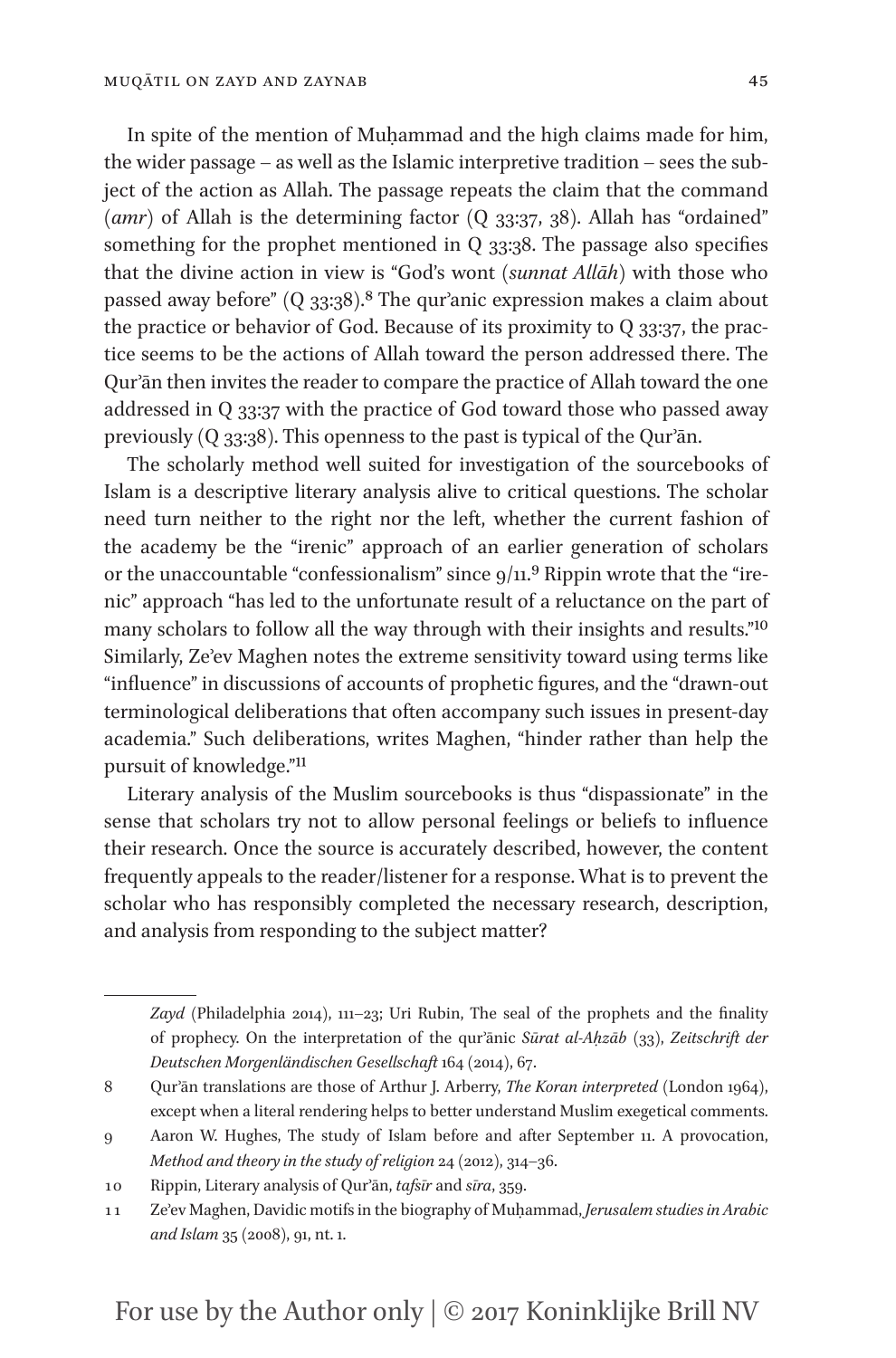The exegetical treatment of Q 33:38 in focus in this essay is that of Muqātil ibn Sulaymān (d. 767 CE). Muqātil was born in Balkh and lived in Marv, Baghdad, and Baṣra. He is also said to have taught in Mecca, Damascus, and Beirut. His *Tafsīr* is of special significance because of its probable (though not undisputed) early date.12

#### **2 Muqātil on Q 33:38, the** *Sunna* **of Allah**

The early Muslim commentator Muqātil offered his interpretation of Q 33:38 in the midst of his discussion of the larger pericope Q 33:36–40.13 The *sūra* itself, known as *al-Ahzāb*, contains a great deal of material about "the prophet" and "the messenger." "The prophet" is repeatedly addressed in the second person and described in the third person. Three statements from this *sūra* that are well-known among Muslims are: "The prophet is nearer to the believers than their selves" (Q 33:6); "You have a good example *(uswa)* in Allah's messenger" (Q 33:21); and "Allah and the angels bless the prophet. O believers, do you also bless him, and pray him peace" (Q 33:56). "The messenger" is frequently paired with Allah for submission and obedience  $(Q_{33:12, 22, 31, 33, 36, 57, 66, 71})$ <sup>14</sup> The *sūra* also gives detailed instructions about the wives who are permitted to the prophet  $(v. 50)$ .

At  $Q$  33:38 the qur'anic text switches from first-person plural address to a single listener in Q 33:37, to third person claims in Q 33:38. The verse seems to start with a justification, or perhaps defense,<sup>15</sup> of the messenger: "There is no fault *(ḥaraj)*16 in the prophet, with respect to what Allah has ordained *( faraḍa)* for him" (Q 33:38). Here Muqātil glosses *faraḍa* as *aḥalla* – what Allah permits the prophet.17

<sup>12</sup> Norman Calder, Jawid Mojaddedi, and Andrew Rippin (ed. and trans.), *Classical Islam. A sourcebook of religious literature* (London 20132), 154; Andrew Rippin, Tafsīr, *EI2*; Claude Gilliot, Muqātil, grand exégète, traditionniste et théologien maudit, *Journal asiatique* 279/1–2 (1991), 39–92; Kees Versteegh, Grammar and exegesis. The origins of Kufan grammar and the *Tafsīr Muqātil*, *Der Islam* 67 (1990), 206–42; Gordon Nickel, *Narratives of tampering in the earliest commentaries on the Qurʾān* (Leiden 2011), 30–4, 68–72.

<sup>13</sup> *Tafsīr Muqātil ibn Sulaymān*, ed. ʿAbdallāh Maḥmūd Shiḥāta (Beirut 2002), 3:490–9.

<sup>14</sup> Gordon Nickel, The clans (sūra 33), in Hans-Josef Klauck et al (eds.), *Encyclopedia of the Bible and its reception* (Berlin 2012), 5:cols. 385–6.

<sup>15</sup> Ze'ev Maghen, Intertwined triangles. Remarks on the relationship between two prophetic scandals, *Jerusalem studies in Arabic and Islam* 33 (2007), 77.

<sup>16</sup> *ḥaraj* also carries the sense of reproach, prohibition, or sin.

<sup>17</sup> *Tafsīr Muqātil*, 3:496.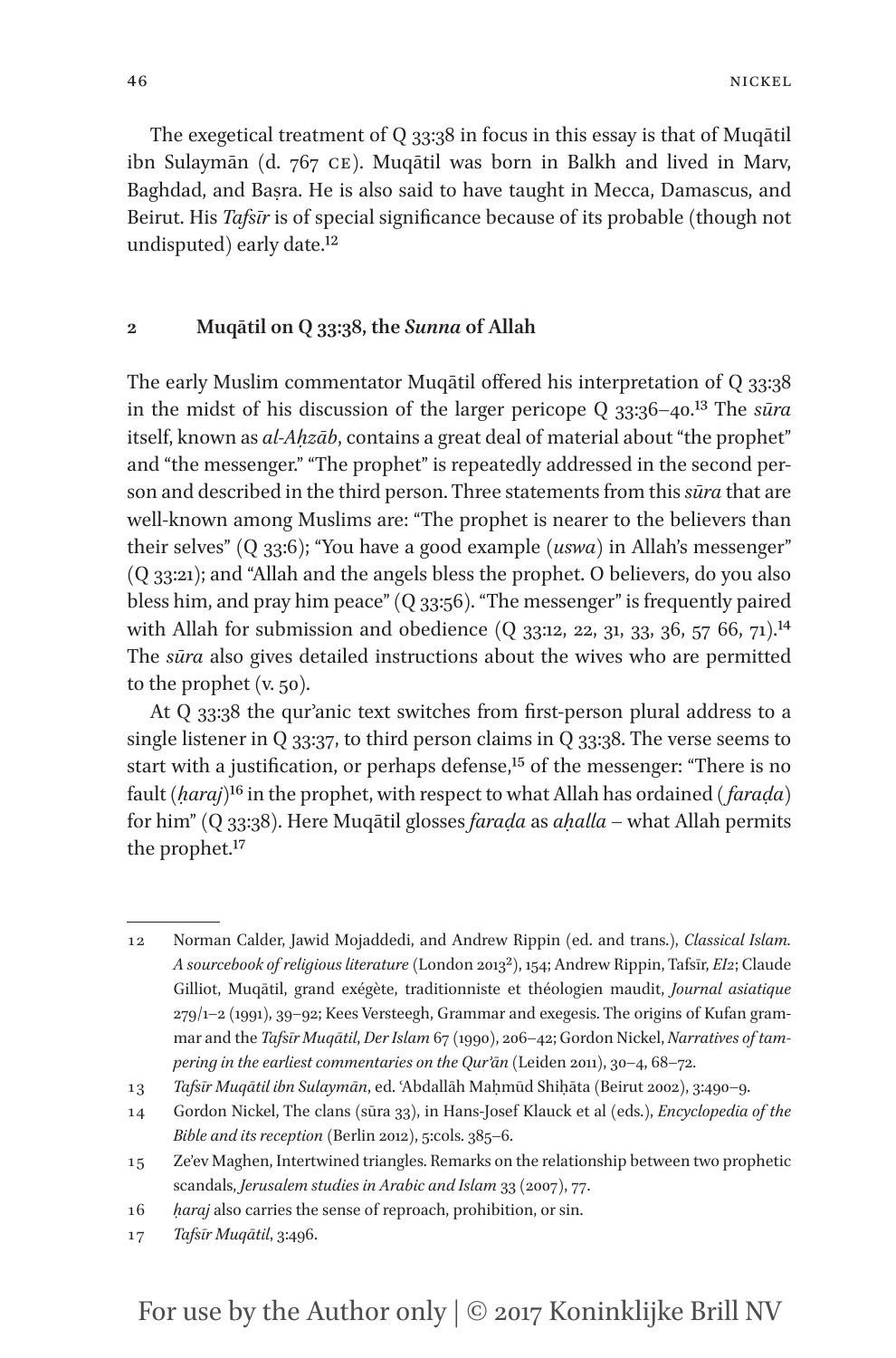Muqātil's interpretation of the second part of the verse is more substantial and – as it was later judged – more controversial. "The *sunna* of Allah with those who passed away previously."<sup>18</sup> Muqātil first indicates that this means those who passed away prior to Muhammad. He then specifies who and how this would be:

This means David the prophet *(ṣal)*19 when he fell in love with *(hawiya)*20 the woman with whom he was infatuated *(futina)*,<sup>21</sup> namely the wife of Ūriya ibn Ḥanān. Allah joined *( jamaʿa)* David together with the woman he fell in love with, and likewise Allah joined Muhammad *(sal)* together with Zaynab when he fell in love with her, as he did with David, upon whom be peace. That is his saying, "Allah's commandment is certain destiny." So Allah decreed for David and Muḥammad their marriage *(tazwīj)*.22

Muqātil's interpretation picks up on the tone of the verse itself, that this is an action of Allah. Allah permitted something to the prophet, as was his practice in the past. Allah joined both David and Muḥammad to the women they fell in love with. However, Muqātil also gives responsibility to the humans involved in two ways: to David and Muḥammad when he uses the verb *hawiya*, and to the wife of Ūriya with the passive *futina*.

David Powers writes that the negative reputation of Muqātil among a number of early Muslim authorities is directly related to his interpretations of these verses and his expansions on the Zayd and Zaynab story.23

18 The expression *sunnat Allāh* ("God's practice") occurs again in *sūra* 33 in verse 62 (x2), and a total of eight times in the Our'ān. To this may be added O 17:77: "You will find no change in our *sunna*." See Rosalind W. Gwynne, The neglected Sunnah. Sunnat Allāh (the Sunnah of God), *American journal of Islamic social sciences* 10 (1993), 455–63.

19 *ṣal* is an abbreviation for "may the prayers *(ṣalla)* and peace of Allah be upon him" (cf. Q 33:56). For the translation of this expression, see Cristina de la Puente, The prayer upon the Prophet Muḥammad *(taṣliya)*. A manifestation of Islamic religiosity, *Medieval Encounters* 5/1 (1999), 121–9.

20 With Maghen, 77. Other scholars have rendered *hawiya* in this passage in a number of ways. David S. Powers: "The Prophet . . . experienced sexual desire for her." *Muḥammad is not the father*, 42; Claude Gilliot: "le Prophète s'éprit d'elle," Muqātil, grand exégète, 73; Jean-Louis Déclais: "il désira," Le péché et la pénitence de David dans les premières traditions musulmanes in *Figures de David à travers la Bible. XVIIe congrès de l'ACFEB (Lille, 1er-5 septembre 1997)* (Paris 1999), 443.

- 21 Again the phrase is rendered in a number of other ways. Gilliot: "la femme qui le séduisit," Muqātil, 74; Déclais: "la femme par laquelle il fut séduit," Le péché et la pénitence de David, 443; Maghen: "the woman by whom he was enraptured," Intertwined triangles, 77.
- 22 *Tafsīr Muqātil*, 3:496–7.

<sup>23</sup> Powers, *Muhammad is not the father*, 55.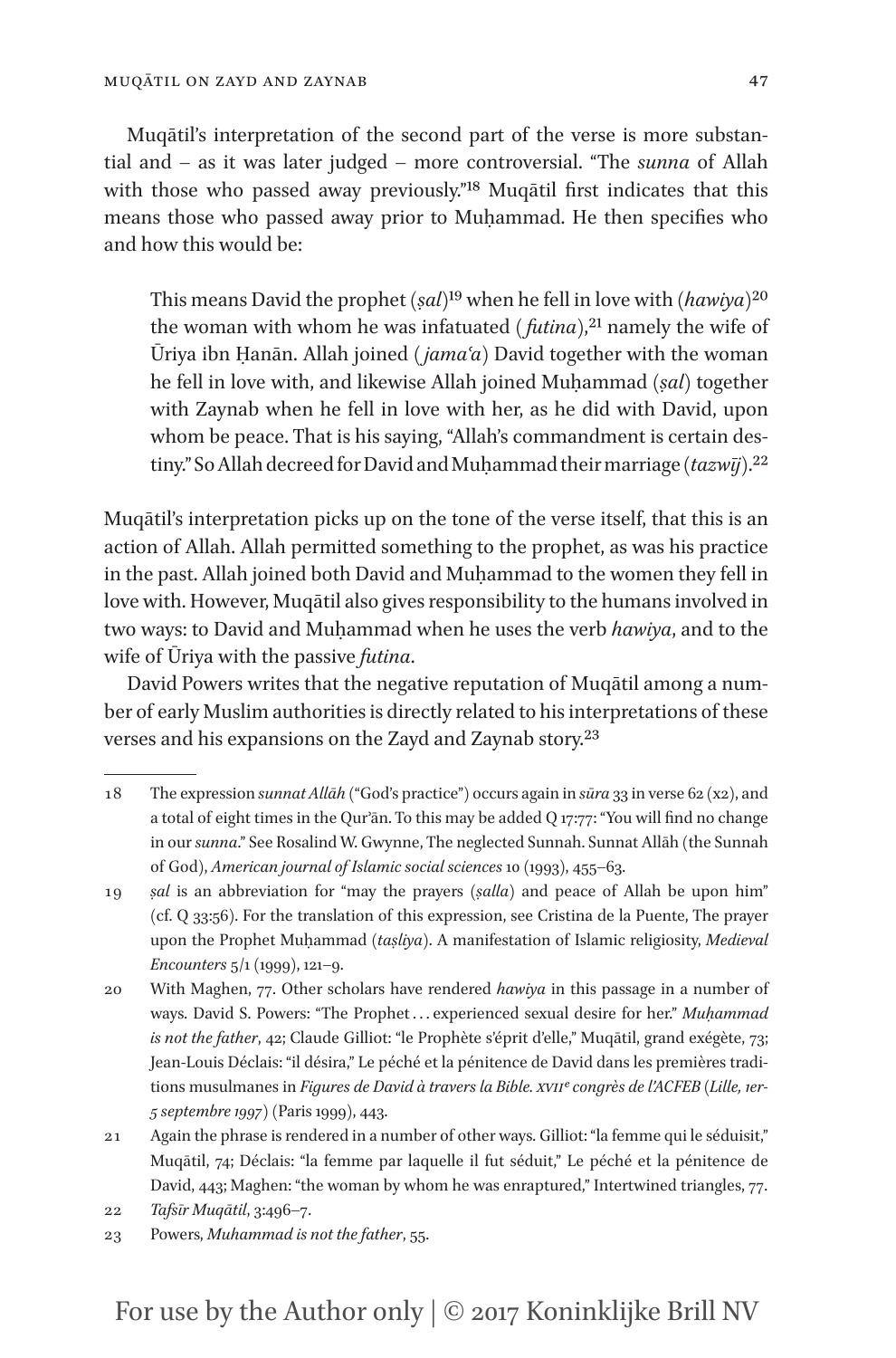#### **2.1** *Two Stories as Muqātil Understood Them*

Why was Muqātil's interpretation of "the *sunna* of Allah" at Q 33:38 so controversial? A clue may be sought in his understanding of the stories of David and Bathsheba, on the one hand, and the Messenger of Islam and Zaynab on the other. Muqātil tells the Zaynab story just prior to his comments on Q 33:38, and includes his version of the David and Bathsheba story subsequently, at Q 38:21.

For Muqātil, the Zaynab bint Jahsh story begins with Muhammad giving her in marriage to Zayd.24 He gives some background to both Zaynab and Zayd to explain why Zaynab and her brother 'Abdallāh b. Jahsh were not happy with the match. Zayd was a desert Arab in the *Jāhiliyya*. After Zayd had been captured in a raid, the Messenger of Islam had freed him from slavery and adopted him. Zaynab says she would not accept Zayd as her husband, and describes herself as one of the most perfect *(atamm)* Qurayshī women. The Messenger tells Zaynab that he has already accepted Zayd for her. At that point, according to Muqātil, Allah reveals the verse, "It is not for any believer, man or woman, when Allah and his Messenger have decreed a matter, to have the choice in the affair"  $(Q_{33:36})$ .

Muqātil then provides a flashback to Zayd's initial request to the Messenger to have Zaynab's hand, and his recruitment of ʿAlī to help him persuade the Messenger. ʿAlī is successful, and after receiving the Messenger's approval, ʿAlī approaches Zaynab and her family to convey the marriage proposal. Zayd marries Zaynab, but before long he complains to the Messenger about how she is treating him. According to Muqātil, the Messenger goes to see Zaynab in order to repair the relationship.

. . . the Prophet entered then admonished her *(waʿaẓahā)*. When he spoke with her, her beauty, grace and elegance filled him with admiration *(aʿjabahu)*. It was a matter decreed by Allah, powerful and glorious. When the Prophet *(ṣal.)* returned, he maintained in his heart [regarding Zaynab] what Allah wanted him to maintain. After that, the Prophet *(ṣal.)* was asking [Zayd], "How is she with you?" [Zayd] complained to him about her. So the Prophet *(ṣal.)* said to him, "Keep thy wife to thyself, and fear God" [Q 33:37], but a different thought was in his heart. So Allah sent down  $\dots^{25}$ 

Muqātil writes that this incident was the occasion of recitation for the last clause of Q 33:36, "Whosoever disobeys Allah and his messenger has gone

<sup>24</sup> *Tafsīr Muqātil*, 3:491.

<sup>25</sup> Ibid., 3:493.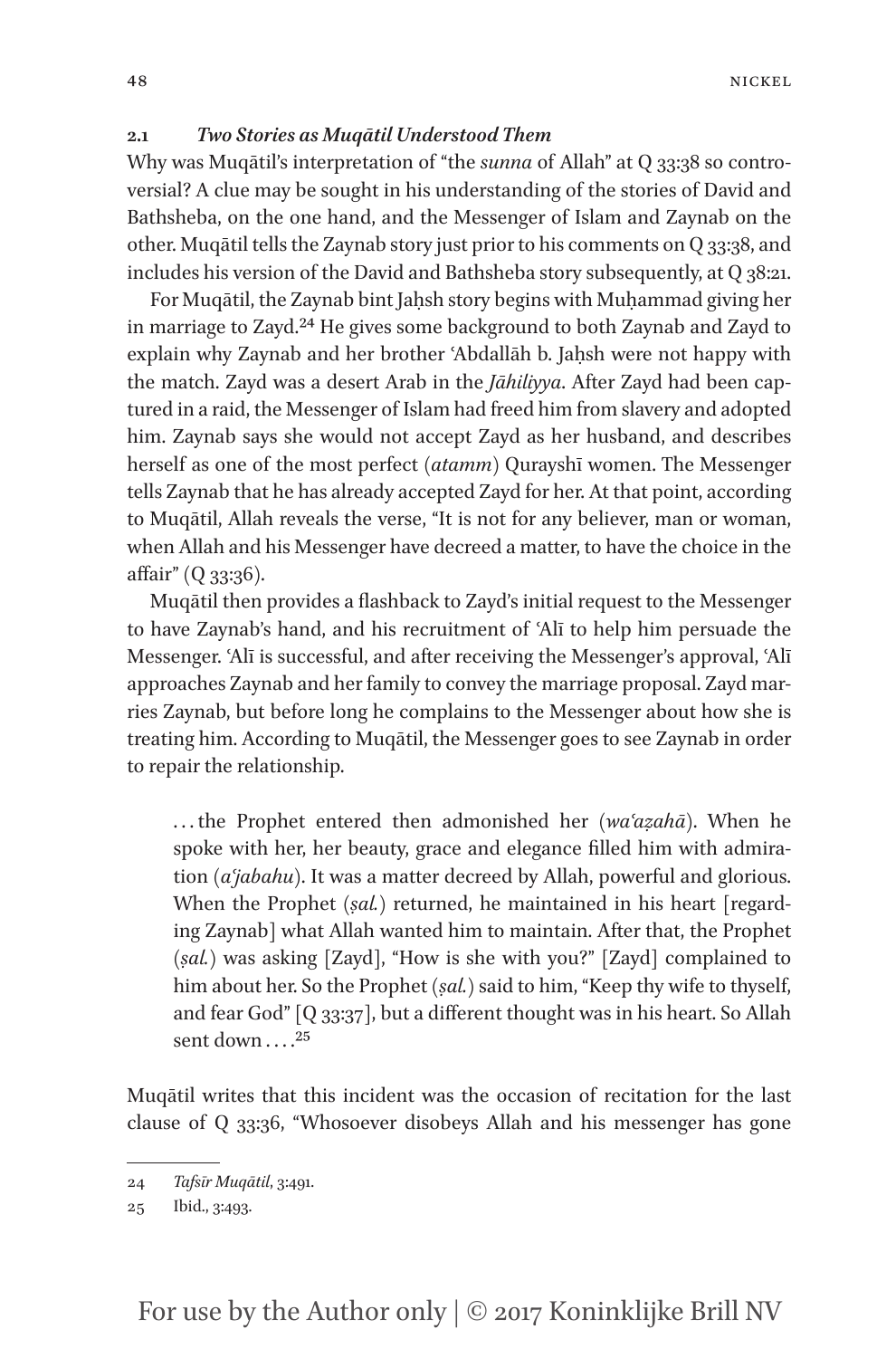astray into manifest error." Muqātil then gives a second version of the story of the Messenger's encounter with Zaynab that adds a number of interesting details.

The Prophet *(ṣal.)* came to [visit] Zayd. He saw Zaynab in the act of getting to her feet *(qāʾima)*. She was beautiful and white, one of the most perfect Qurayshī women. The Prophet *(ṣal.)* fell in love with her *(hawiya)*. Then he said, "*Subhān Allāh* who has the power to transform a man's heart!"26 Zayd noticed *( faṭana)* [this remark] and said, "O Messenger of Allah, permit me to divorce her. She is proud, she is hard on me, and she irritates *(adhiya)* me with her tongue.<sup>27</sup>

According to Muqātil, the Messenger then tells Zayd to retain his wife, but while saying this conceals his personal wish that Zayd would divorce her.<sup>28</sup> Zayd indeed divorces Zaynab, and Muḥammad marries her.

Muqātil tells his story about David and Bathsheba in his commentary on *Sūra Ṣād* (38) to explain verse 21.29 The Qurʾān passage that prompts Muqātil's story simply tells of "two disputants" who scale the "sanctuary" *(miḥrāb)*, approach David, and ask him for a judgment on their dispute  $(Q_38:21-2)$ . The first disputant says that his opponent had 99 ewes but prevailed upon the first disputant to give him the only ewe he possessed. David pronounces judgment that the second disputant did wrong in asking for the one ewe when he already had 99 (Q 38:23–4).

Muqātil starts his interpretation immediately after the scriptural words, "the dispute when they scaled the sanctuary" (Q 38:21). David is anticipating a trial from God because, according to Muqātil, he has asked God to raise him to the status of Abraham and Moses. While he is praying, a beautiful bird comes and lands near him. When David moves toward the window to catch the bird, it flies off into the garden. Muqātil writes:

. . . So David looked down and saw a woman bathing, and was amazed *(taʿajjaba)* at her beauty. The woman saw his shadow, then shook out her hair [so that it] covered her body. His amazement *(ʿajab)* with her increased, and the woman entered her apartment. David sent a slave immediately. Since she was Batsāmaḥ (sic) the wife of Udriyā (sic) ibn

<sup>26</sup> On this expression, see Powers, *Muḥammad is not the father*, 42.

<sup>27</sup> Ibid., 3:493–4.

<sup>28</sup> Ibid., 3:495.

<sup>29</sup> Ibid., 3:639–40.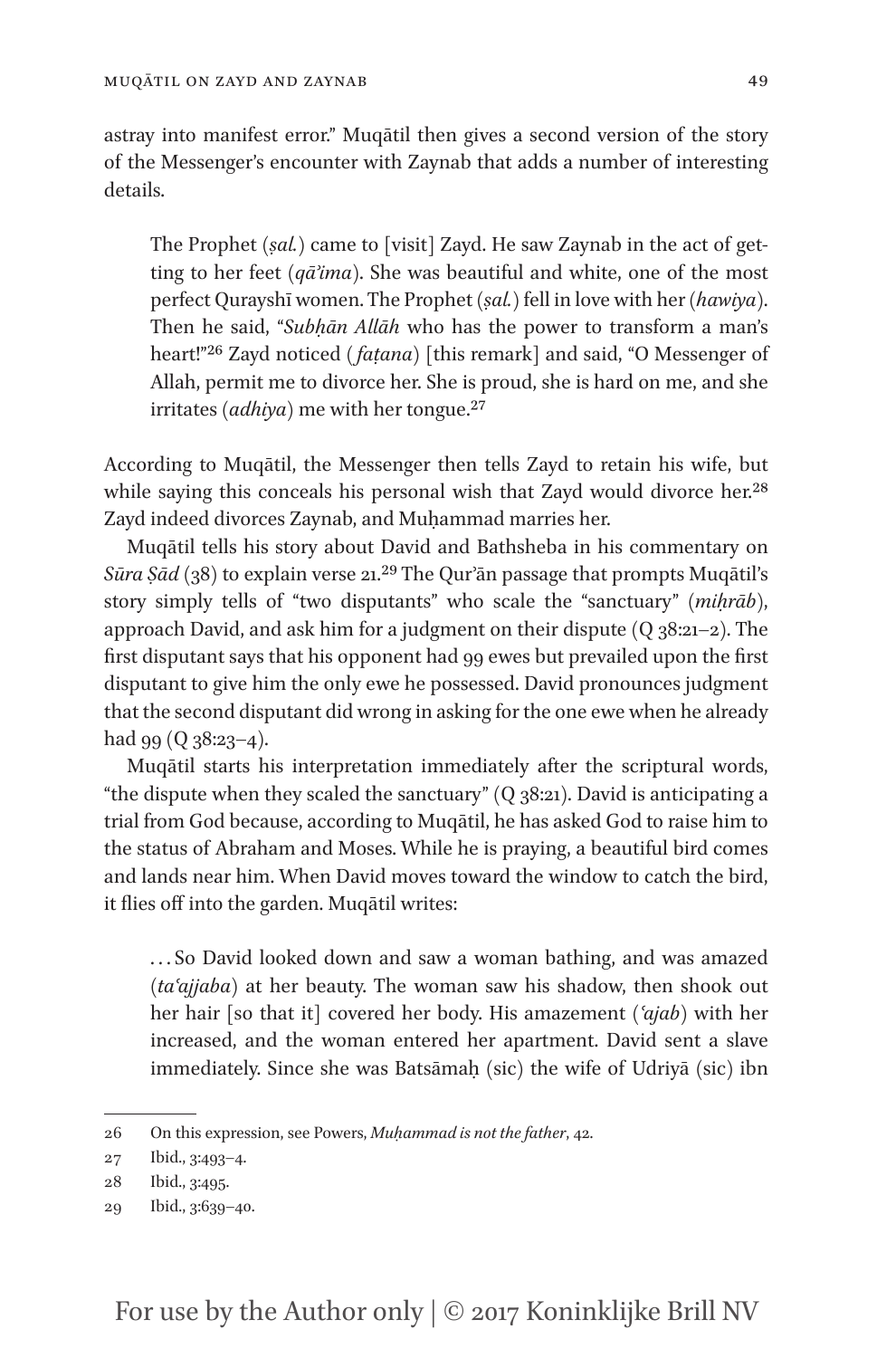Ḥanān, whose husband was involved in the raid on Balqā, which is in Syria, with Nawāb (sic) ibn Ṣūriyā, son of David's sister, David wrote to his nephew with instructions that he send Udriyā forward, [that] he fight the people of Balqā and not return until he was victorious or was killed. [Nawāb] sent him forward and he was killed, may the mercy of Allah be upon him.30

According to Muqātil, David waits until completion of the legally prescribed waiting period (after a woman has been widowed or divorced), then marries her. Muqātil writes that when David realized that his visitors were angels, he fell down in penitent prostration for forty days and nights. God eventually forgave his sin and informed him of the high position he would get in the next life.

#### **3 Muḥammad and David in Later Commentary**

Muqatil's understanding of the stories of David/Bathsheba and Muḥammad/ Zaynab generally matches the interpretations of later Muslim writers, with the emphatic exception of Muqātil's claim at Q 33:38 that Allah himself joined David and Muḥammad to the women they fell in love with *(hawiya)*. Later commentators knew of Muqātil's narratives, and some cite him explicitly and relay his comments on Q  $33:37<sup>31</sup>$  However, the commentators of later centuries show a definite trend to avoid any mention of sin on the parts of David or Muḥammad, and even to deny credibility to the Bathsheba and Zaynab narratives.

Summing up the interpretations of the formative period,<sup>32</sup> al-Țabarī (d. 923) tells the story of Zayd, Zaynab, and Muḥammad in both his history, *Ta ʾrīkh alrusul wa-l-mulūk*, and his commentary, *Jāmiʿ al-bayān ʿan ta ʾwīl āy al-Qurʾān*. The version he transmitted eventually became the standard telling of the episode. In his *Ta'rīkh*, al-Ṭabarī begins his story<sup>33</sup> with Muḥammad going to call on Zayd. However, Zayd is not at home. Zaynab bint Jaḥsh, Zayd's wife, rises to meet the Messenger.

<sup>30</sup> Ibid., 3:639–40.

<sup>31</sup> For example, Qurṭubī, *al-Jāmiʿ li-aḥkām al-Qurʾān* (Beirut 2006), 17:156.

<sup>32</sup> Andrew Rippin, Tafsīr, in Mircea Eliade (ed.), *Encyclopedia of Religion* (New York 1987), 14:240.

<sup>33</sup> Ṭabarī, *Ta ʾrīkh al-rusul wa-l-mulūk* (Cairo 1967), 2:562–4. Translations from Ṭabarī's *Ta ʾrīkh* are those of Michael Fishbein, *The history of al-Ṭabarī*. *Volume 8. The victory of Islam*  (Albany, NY 1997), 1–4.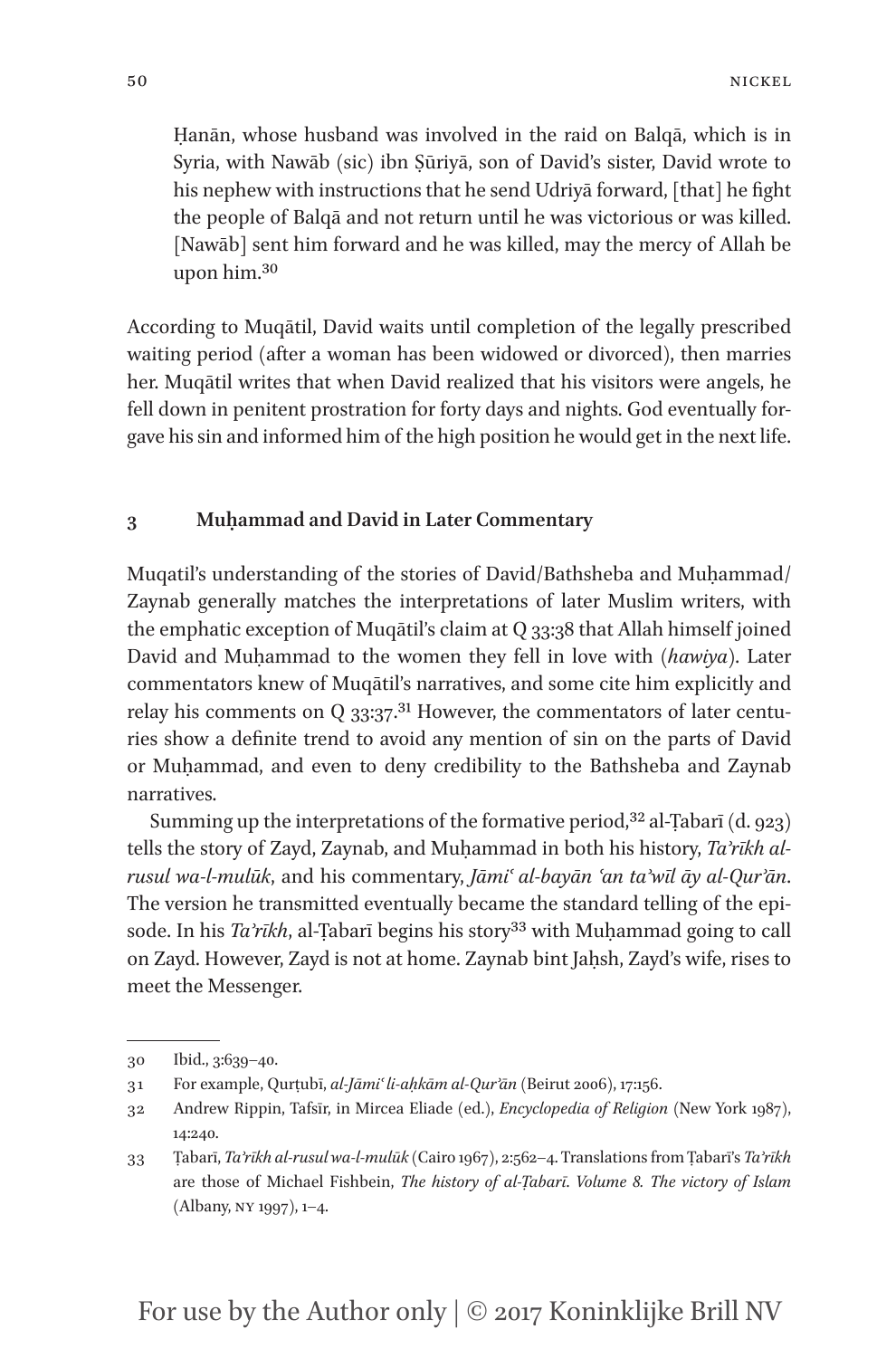Because she was dressed only in a shift, the Messenger of Allah turned away from her. She said: "He is not here, Messenger of Allah. Come in, you who are as dear to me as my father and mother!" The Messenger of Allah refused to enter. Zaynab had dressed in haste when she was told "the Messenger of Allah is at the door." She jumped up in haste and excited the admiration *(aʿjabat)*34 of the Messenger of Allah, so that he turned away murmuring something that could scarcely be understood. However, he did say overtly: "Glory be to Allah the Almighty! Glory be to Allah, who causes hearts to turn!"35

When Zayd arrives home, he asks Zaynab about the visit, and Zaynab repeats to him the exclamation Muḥammad made after seeing her. Zayd then goes to meet Muḥammad and refers to Muḥammad's visit. Zayd says, "Messenger of Allah, perhaps Zaynab has excited your admiration *(aʿjabatka)*, so I will separate myself from her." Muḥammad instructs Zayd to keep his wife, but Zayd "could find no possible way to [approach] her after that day."36 The implication is that Zayd and Zaynab ceased having sexual relations, as required by the expression in Q 33:37, "Zayd had accomplished what he would of her."

Al-Ṭabarī includes a second tradition about the Messenger's encounter with Zaynab:

One day the Messenger of Allah went out looking for Zayd. Now there was a covering of haircloth over the doorway, but the wind lifted the covering so that the doorway was uncovered. Zaynab was in her chamber, undressed, and admiration for her *(iʿjābuhā)* entered the heart of the prophet. After that happened, she was made unattractive to the other man.<sup>37</sup>

In his commentary *Jāmiʿ al-bayān*, al-Ṭabarī presents the story of Zayd and Zaynab in his interpretation of Q  $33:36-40.^{38}$  The detail of the wind lifting the door cover appears here in virtually the same words.39 Al-Ṭabarī presents

37 Ibid., 2:563.

<sup>34</sup> Maghen finds seven different Arabic phrases for this emotion in the commentaries, the same number that are used to describe David's emotional state after he sees Bathsheba; Intertwined triangles, 48.

<sup>35</sup> Ibid., 2:562.

<sup>36</sup> Ibid.

<sup>38</sup> Ṭabarī, *Tafsīr al-Ṭabarī musamma. Jāmiʿ al-bayān fī ta ʾwīl al-qurʾān* (Beirut 2005), 10:301–5.

<sup>39</sup> Ibid., 10:302; Maghen, Intertwined triangles, 33.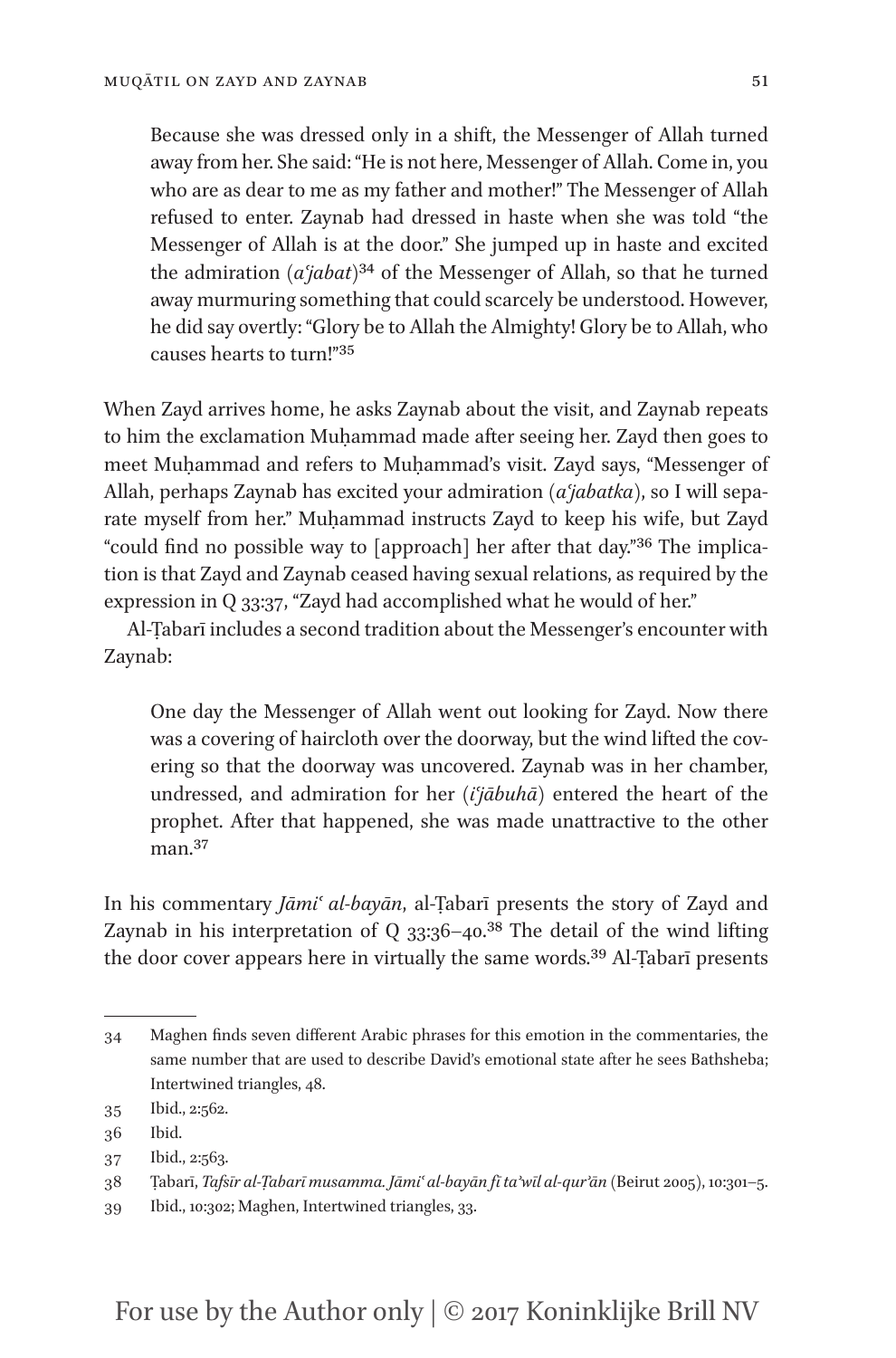the David story along the same lines as Muqātil, while adding some interesting details and explanations.40 He understood the "two disputants" of Q 38:22 to be angels in disguise. Al-Ṭabarī understood the Qurʾān's reference to 99 ewes in Q 38:23 to be a parable about the 99 wives of David and the one wife of Uriah. In the dispute, one angel takes the part of Uriah, the other that of David. Al-Țabarī interprets the expression, "Put [the one ewe] in my charge" (Q 38:23), as "Divorce her in my favour, put her in my charge; give her to me, grant her a divorce for me, I will marry her; put her in my charge."41 David uses his rank to exploit Uriah by forcing him to surrender his wife. When David realizes the meaning of the parable, he is convicted of his sin and repents.

Al-Tabarī gives five different versions of the Bathsheba story, each of which contributes to an interesting cumulative list of narrative elements.42 Here the disputants make it clear to David that in giving his judgment contained in Q 38:24, David condemns himself. David's sin *(khaṭīʾa)*43 in these narratives is that he sent Uriah to his death in battle so that he could marry Bathsheba. There is no mention of adultery. Al-Ṭabarī's understanding of the disputation scene was generally accepted in the Muslim community and became popular.<sup>44</sup>

However, a trend in the interpretation of Q 38:21–5 in later classical commentaries was to distance the passage from the biblical account of David, and especially to remove any question of sin on David's part. The shift was underway two centuries later when al-Zamakhsharī (d. 1144) wrote his commentary *al-Kashshāf ʿan ḥaqāʾiq ghawāmiḍ al-tanzīl*. al-Zamakhsharī's interpretation of Q  $38:21-5^{45}$  includes explanations that attempt to mitigate David's wrongdoing, and remarks that show the influence of the Islamic doctrine of prophetic sinlessness *(ʿiṣma)*.46 For al-Zamakhsharī, David's fault was only that he asked to marry Bathsheba, and the seriousness of the fault is reduced here from *khaṭīʾa* to *zalla* ("slip," "lapse").47

Less than a century later, al-Rāzī (d. 606/1209) strongly disagreed with al-Zamakhsharī about the possibility of even a minor lapse on David's part, and

<sup>40</sup> Ṭabarī, *Tafsīr al-Ṭabarī*, 10:567–74; A.H. Johns, David and Bathsheba. A case study in the exegesis of qurʾanic story-telling, *Mélanges de l'Institut Dominicain d'Etudes Orientales du Caire* 19 (1989), 229–34; Déclais, Le péché et la pénitence de David, 432–6.

<sup>41</sup> Johns, David and Bathsheba, 232.

<sup>42</sup> Ṭabarī, *Tafsīr al-Ṭabarī*, 10:570–4; Johns, David and Bathsheba, 233–4.

<sup>43</sup> Ṭabarī, *Tafsīr al-Ṭabarī*, 10: 574.

<sup>44</sup> Johns, David and Bathsheba, 234.

<sup>45</sup> Zamakhsharī, *al-Kashshāf ʿan ḥaqāʾiq ghawāmiḍ al-tanzīl wa ʿuyūn al-aqāwīl fī wujūh al-ta ʾwīl* (Beirut 2006), 4:77–85.

<sup>46</sup> Maghen, Intertwined triangles, 52–4; Johns, David and Bathsheba, 237–45.

<sup>47</sup> Zamakhsharī, *al-Kashshāf*, 4:74.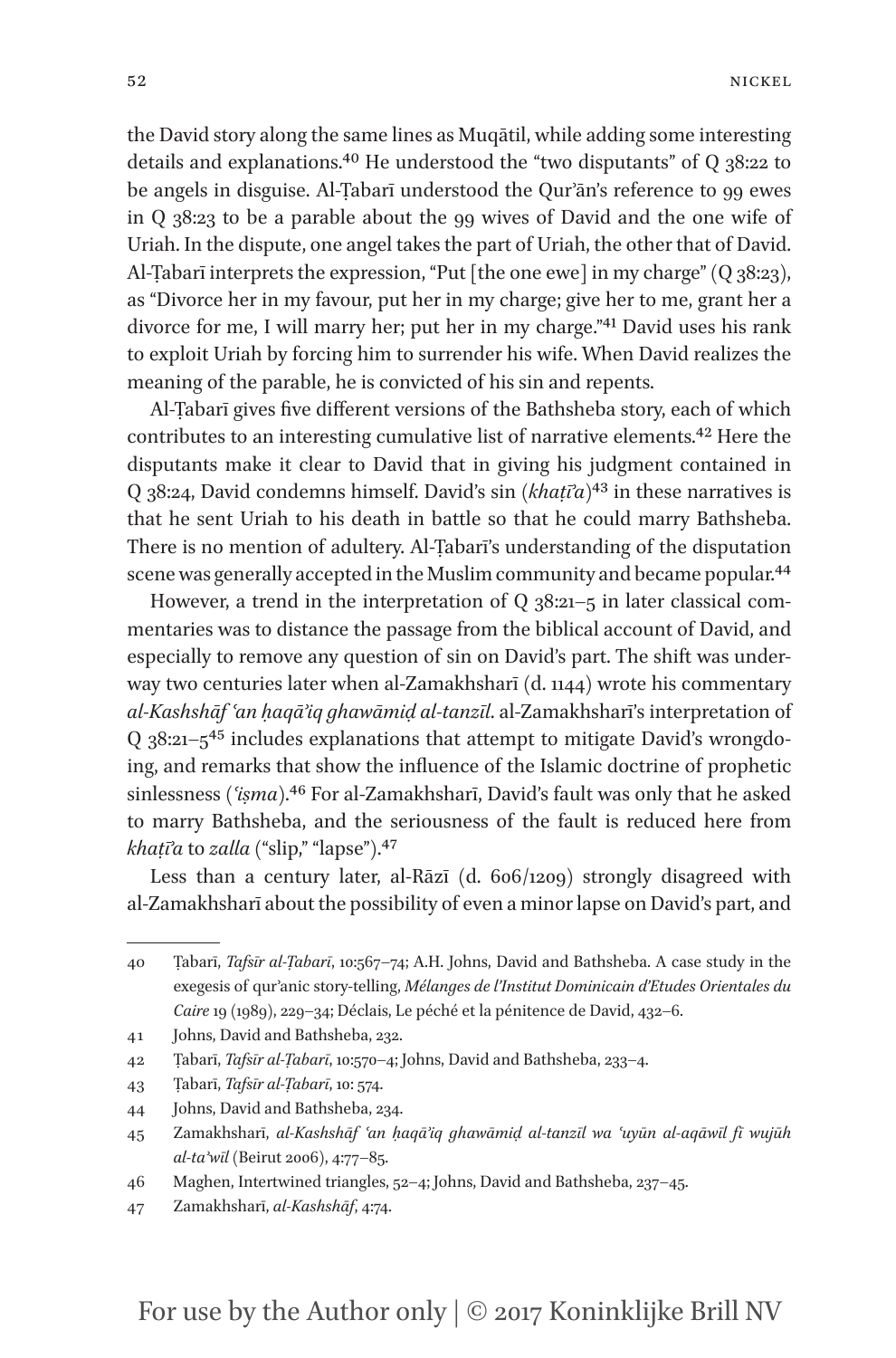advanced an extensive argument for David's virtue in his commentary *Mafātīḥ al-ghayb*. Al-Rāzī's treatment of the Bathsheba story was circumscribed by his commitment to the Islamic doctrine of prophetic sinlessness.48 He used the descriptions of David's praiseworthy qualities in Q 38:17–20 and 27 to negate the possibility of the traditional story of sin and repentance at  $Q_38:z_1-5$ . He explained Q 38:21–4 as no more than a story of two human disputants, and wrote that David asked forgiveness for a mere feeling of anger toward the disputants when they burst in, or perhaps for too quickly jumping to the conclusion that the disputants wanted to kill him.

In the commentary of Ibn Kathīr (d. 1373), the biblical story of David disappears altogether. Ibn Kathīr simply chose not to tell the story of Bathsheba in his commentary *Tafsīr al-Qurʾān al-ʿaẓīm*. Rather, at Q 38:21–5 he counsels readers to read the verses of the Qurʾān and nothing more; do not attempt to explain the story of the disputants with reference to any other source, he writes, but "consign its proper interpretation to Allah."49 Ibn Kathīr similarly declined to recount the Muslim story of Zayd and Zaynab at Q 33:37, characterizing the tradition as unsound and the *isnād* weak. Maghen observes that late medieval and modern Muslim writers have largely followed Ibn Kathīr's approach to the Bathsheba and Zaynab stories – an approach he calls "erasure."50

#### **3.1** *Those Who Passed Away Previously*

The claim of Q 33:38 that there is no reproach *(ḥaraj)* for the prophet – that what Allah did in his case is the "*sunna* of Allah concerning those who passed away previously," raises a reasonable question: To what extent was this understood to be God's way prior to Islam?

The question is reasonable because the Qurʾān frequently refers to pre-Islamic knowledge and history, including accounts of famous prophetic figures (biblical and non-biblical) from the past. The Qurʾān gives no impression that such investigation is negative or ill-intentioned. On the contrary, the Qurʾān calmly claims in a variety of contexts that its recitations confirm (musaddiq, *taṣdīq*) what the listeners already have in their possession (Q 2:41).<sup>51</sup> For example, the Qur'ān confidently presents its retelling of the story of Joseph as proof

<sup>48</sup> Johns, David and Bathsheba, 245–63.

<sup>49</sup> Maghen, Intertwined triangles, 59, quoting from Ibn Kathīr's *Tafsīr al-Qurʾān al-ʿaẓīm* on Q 38:21. Also Déclais, Le péché et la pénitence de David, 440.

<sup>50</sup> Maghen, Intertwined triangles, 60.

<sup>51</sup> In many cases these verses appear to refer to the earlier scriptures: Q 2:41, 89, 91, 97, 101; 3:3, 81; 4:47; 5:48; 6:92; 35:31; 46:12, 30; 61:6 *(muṣaddiq)*; 10:37; 12:111 *(taṣdīq)*; cf. Nickel, *Narratives of tampering*, 47–8, 63–4, 188–91.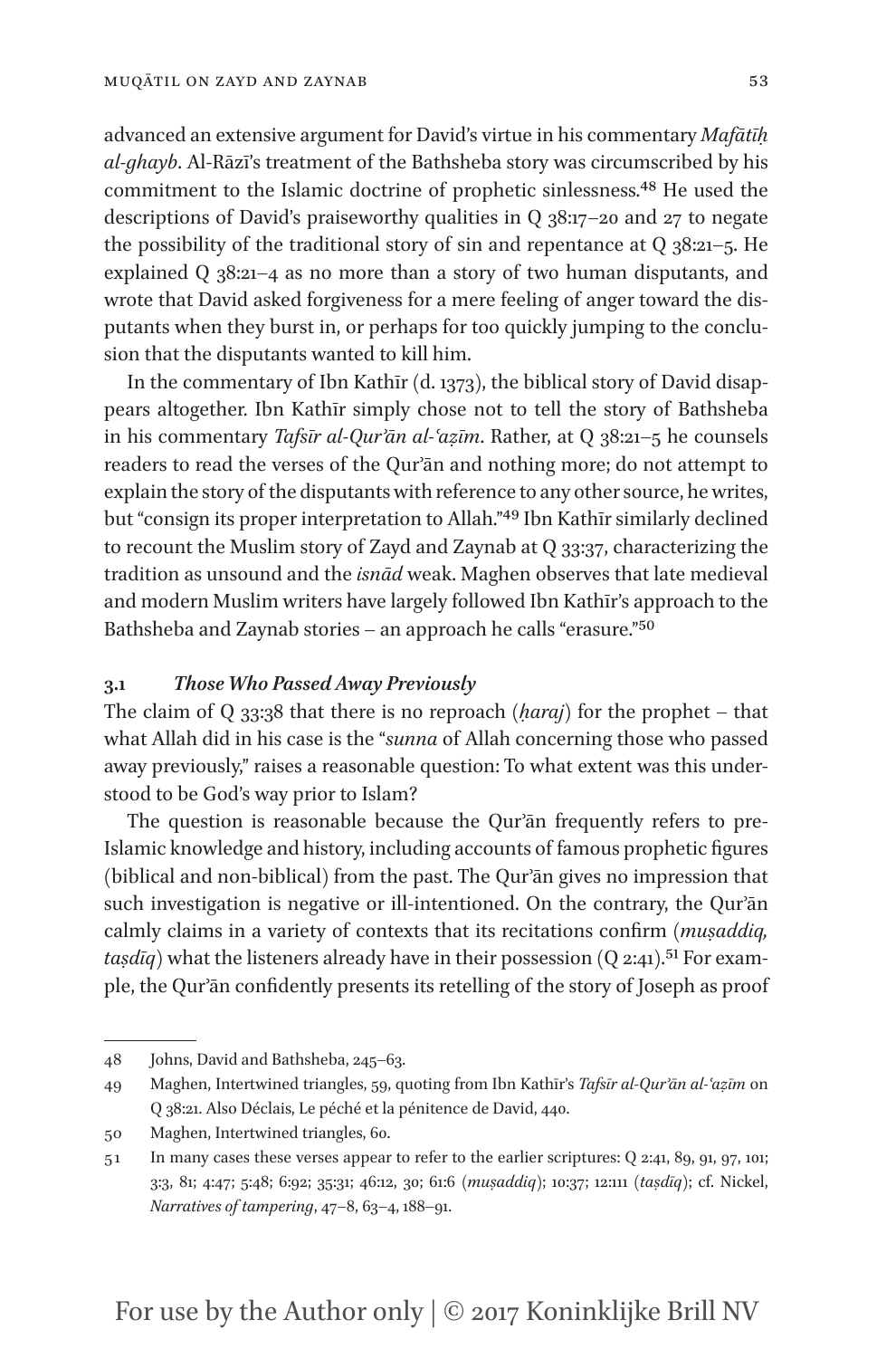of its inspiration  $(Q_12:1-3, 102-11)$ , and claims that the story is "a confirmation *(taṣdīq)* of what is before it" (Q 12:111).

When the Qurʾān refers to God's practice with those in the past, it invites the question of to whom this refers, and whether its description of God's practice in the past is indeed true. The Qurʾān refers to the past in a paraenetic, allusive, and elliptical manner, as if the reader/listener is familiar with the story to which it refers.<sup>52</sup> To what story does it refer? Is this an Arabic translation of a biblical text? Are these local oral tales about biblical characters? Are there possible parallels in rabbinic Jewish or apocryphal Christian discussions?

The account of David and Bathsheba in 2 Samuel 11 has some similarities to the versions that Muslims came to accept, but in other ways it is strikingly different. The biblical account sharply contradicts Muqātil's claim in Q 33:38 that God arranges the marriages of prophets when they fall in love. The focus of the biblical account is on David's actions, and, especially, their consequences.

In the biblical account, David is very much a king (2 Samuel 11:1–2; 12:7). The narrative is striking for the series of verbs of which David is the sole subject: he saw, he sent messengers to get her, he slept with her, he wrote a letter to Joab and sent it with Uriah, he had Bathsheba brought to his house (2 Samuel 11:2, 4, 14, 27). In 2 Samuel, Bathsheba bears no blame for astonishing, infatuating, or testing David. In the Hebrew text, "the woman was a very good sight *(marʾeh)*" (2 Samuel 11:2).

The extensive and elaborate account ( $2$  Samuel 11: $5-25$ ) of David's attempts to disguise his adultery by coaxing Uriah to sleep with Bathsheba after she became pregnant, and then to remove the husband altogether, indicates a guilty and frenetic monarch. God is not involved in any of this. In fact, there is no mention of God at all until the last verse of 2 Samuel 11. When God is mentioned, he is not the divine actor joining David to the woman he fell in love with. Rather, solemnly, "The thing that *David did (ʿāsāh)* was evil in the eyes of Yahweh" (2 Samuel 11:27).

God sends Nathan the prophet (2 Samuel 7:2) to confront the king. The punchline of Nathan's parable about the sheep was the straightforward – and potentially dangerous – declaration, "You are the man!" When Nathan delivers Yahweh's message close on the heels of his parable about the "one little ewe lamb," it is certainly not one of approbation. God has indeed done much for David, Nathan says; but through Nathan God directly questions David's actions:

Why did you despise the word of Yahweh by doing what is evil in his eyes? You struck down Uriah the Hittite with the sword and took his wife to be

52 Wansbrough, *Quranic studies*, 1, 40–3, 47–8, 51–2, 57–8; Rippin, Literary analysis, 359–60.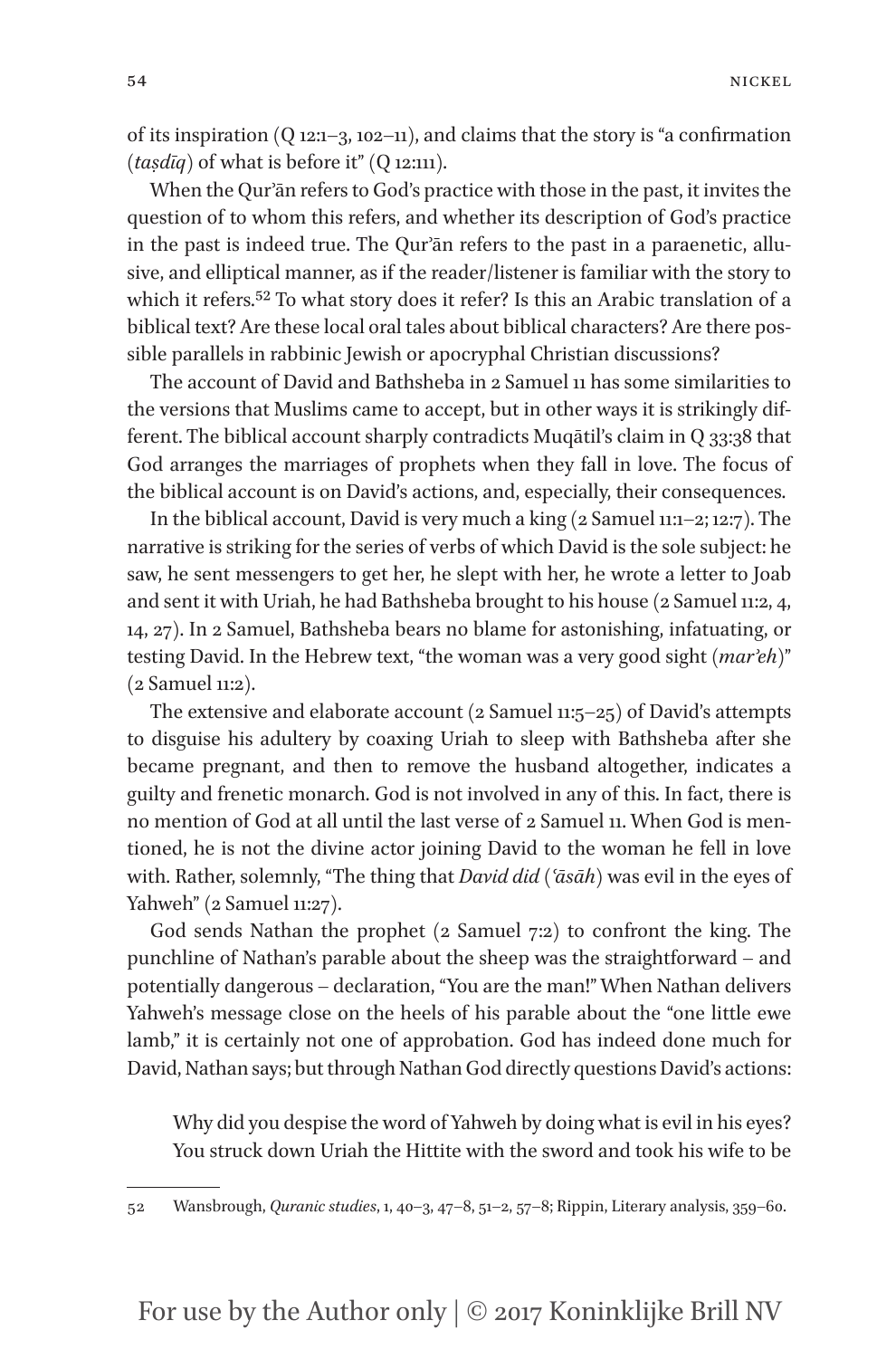your own. You killed him with the sword of the Ammonites. Now, therefore, the sword will never depart from your house, because you despised me and took the wife of Uriah the Hittite to be your own (2 Samuel  $12:9-10$ ).<sup>53</sup>

Again, the relentless series of strong verbs firmly making David responsible for his actions provides a stark contrast to the ambiguous Islamic versions of the Bathsheba story. According to the biblical account, David is stripped of any illusions: "I have sinned *(ḥāṭāʾtî)* against Yahweh," he acknowledges to Nathan (2 Samuel 12:13).

Jewish tradition has identified Psalm 51 with David's confession and repentance, "when Nathan the prophet came to him after David had been with Bathsheba."54 The writer of the psalm acknowledges:

For I know my transgressions, And my sin *(ḥaṭṭāʾt)* is always before me. Against you, you only, have I sinned *(ḥāṭāʾtî)* And done what is evil in your eyes, So that you are proved right when you speak And justified when you judge (Psalm  $51:3-4$ ).<sup>55</sup>

Perhaps even more significant than these details in the biblical account – though strangely possible to miss – is the shape and tone of the narrative itself and its importance in the larger context of 2 Samuel. "The sword will never depart from your house," prophesied Nathan, "because you despised me and took the wife of Uriah the Hittite to be your own" (2 Samuel 12:10). Subsequent events recounted in 2 Samuel certainly support the prophecy. There follow echoes not only of the sword but also of sexual sin.

Robert Alter observes that 2 Samuel 11 – "the story of David as adulterer and murderer" – is "dense with moral and psychological meanings and possibility

 $53$  Compare the first-person address of 2 Samuel 12:7–10 with the first-person address of Q 33:37.

<sup>54</sup> For example, Barbara Ellison Rosenblit, David, Bat Sheva, and the fifty-first Psalm, *Cross Currents* (Fall 1995), 326–9.

<sup>55</sup> This translation is that of the New International Version. Verse numbering of the Hebrew original is Psalm 51:5–6. It is true that the ascription to David at the start of Psalm 51 is not part of the original text of scripture. In this sense it resembles the "occasions of revelation" material, which, according to Muslims, links Q 33:37 with the story of Zayd and Zaynab; Maghen, Davidic motifs, 135, n. 101.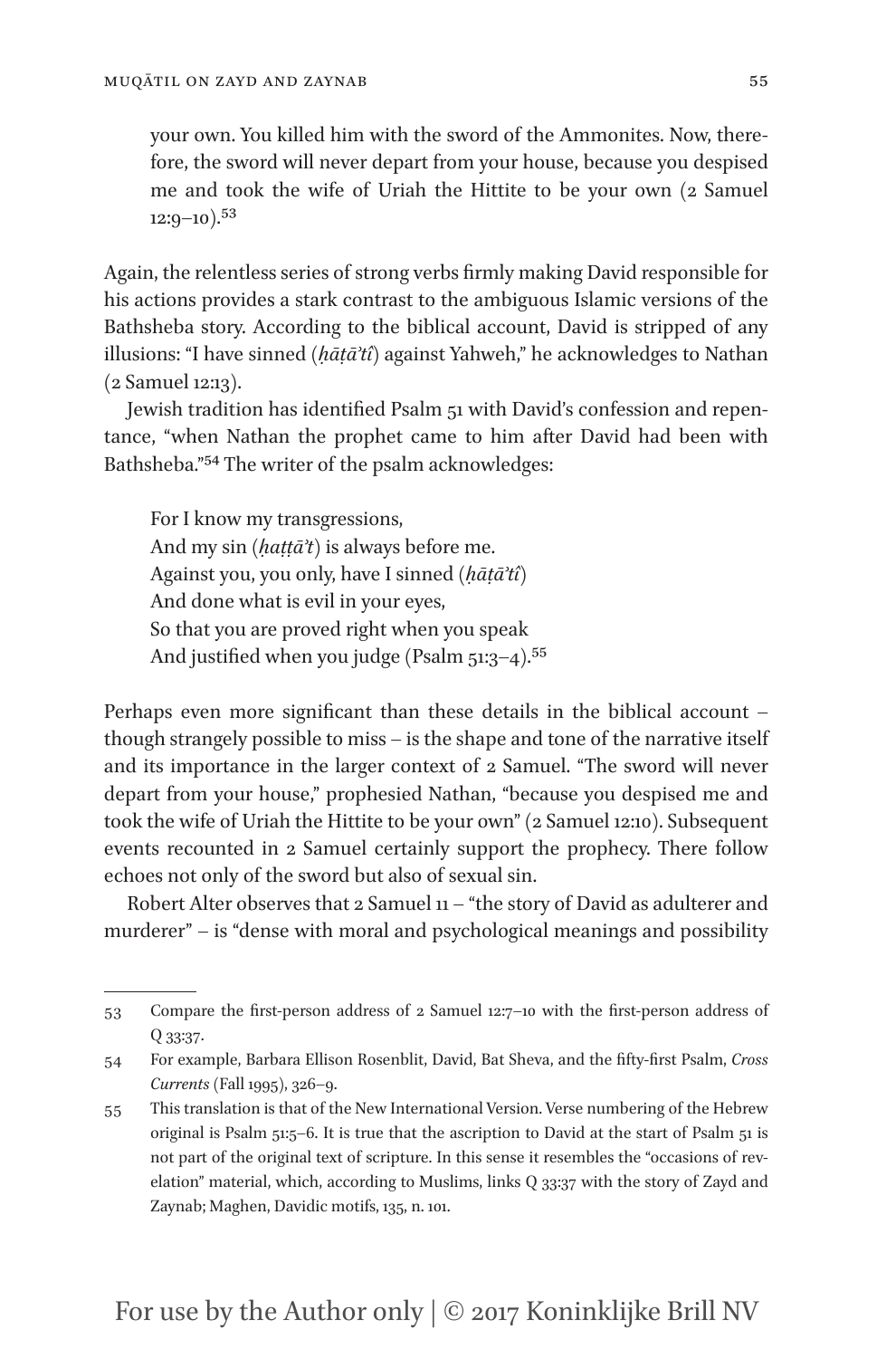of meaning."56 Alter compares the David account with other biblical narratives, and finds that it "is in fact one of the richest and most intricate examples in the Bible of how ambiguities are set up by what is said and left unsaid in dialogue, and how characters reveal themselves through what they repeat, report, or distort in the speech of others." He also notes that in the biblical account, David's adultery and murder are the source of "all the subsequent disasters that befall David's court."57

The striking diffferences between the biblical account and Islamic versions of the Bathsheba story can be accounted for, at least in part, by differences in the understanding of prophethood. William Brinner has written that the text of the Hebrew Bible and Islamic traditions "diverge greatly in their respective attitudes toward the role of prophets."58

In Judaism the words of the prophets offer chastisement, inspiration, healing, hope, and comfort, but as men and women the prophets do not serve as models or exemplars. Virtually the opposite is true in Islam. The words of the prophets are virtually divested of significance by the concept of the centrality of God's word in the Qurʾān. *How* to lead a Muslim life is, however, based on the model of the prophet *par excellence*, Muḥammad.

These distinctions, in addition to the wider literary context of 2 Samuel, strongly suggest that the depiction of David's actions in 2 Samuel 11 and their straightforward prophetic condemnation in 2 Samuel 12 are not some strange glitch in the biblical account. They also suggest that the earliest Muslim commentators were not familiar with the biblical account. Muqātil, for example – or even al-Ṭabarī – shows no sign in any of his stories about biblical characters that he knows the biblical text, or is "correcting" allegedly falsified biblical narratives.59 In that case, what is the source of Islam's version of the story?

Scholars of Islamic studies who are familiar with Jewish rabbinic writings have identified similarities between the Islamic version of the David story and the Mishna, Talmud, and Jewish haggada.<sup>60</sup> The rabbinic writings tend to

<sup>56</sup> Robert Alter, *The art of biblical narrative* (New York 1981), 76.

<sup>57</sup> Alter, *Art of biblical narrative*, 76.

<sup>58</sup> William M. Brinner, Prophets and prophecy in the Islamic and Jewish traditions, in William M. Brinner and Stephen D. Ricks (eds.), *Studies in Islamic and Judaic traditions II* (Atlanta 1989), 77.

<sup>59</sup> *Pace* Powers, *Muḥammad is not the father*, 49.

<sup>60</sup> For example, Heinrich Speyer, who cited the rabbinic material in Hebrew, *Die biblischen Erzählungen im Qoran* (Hildesheim 1971), 379–80 (Sanhedrin 107a, ʿĀbōdā-zārā 4b, Shabbāt 30a).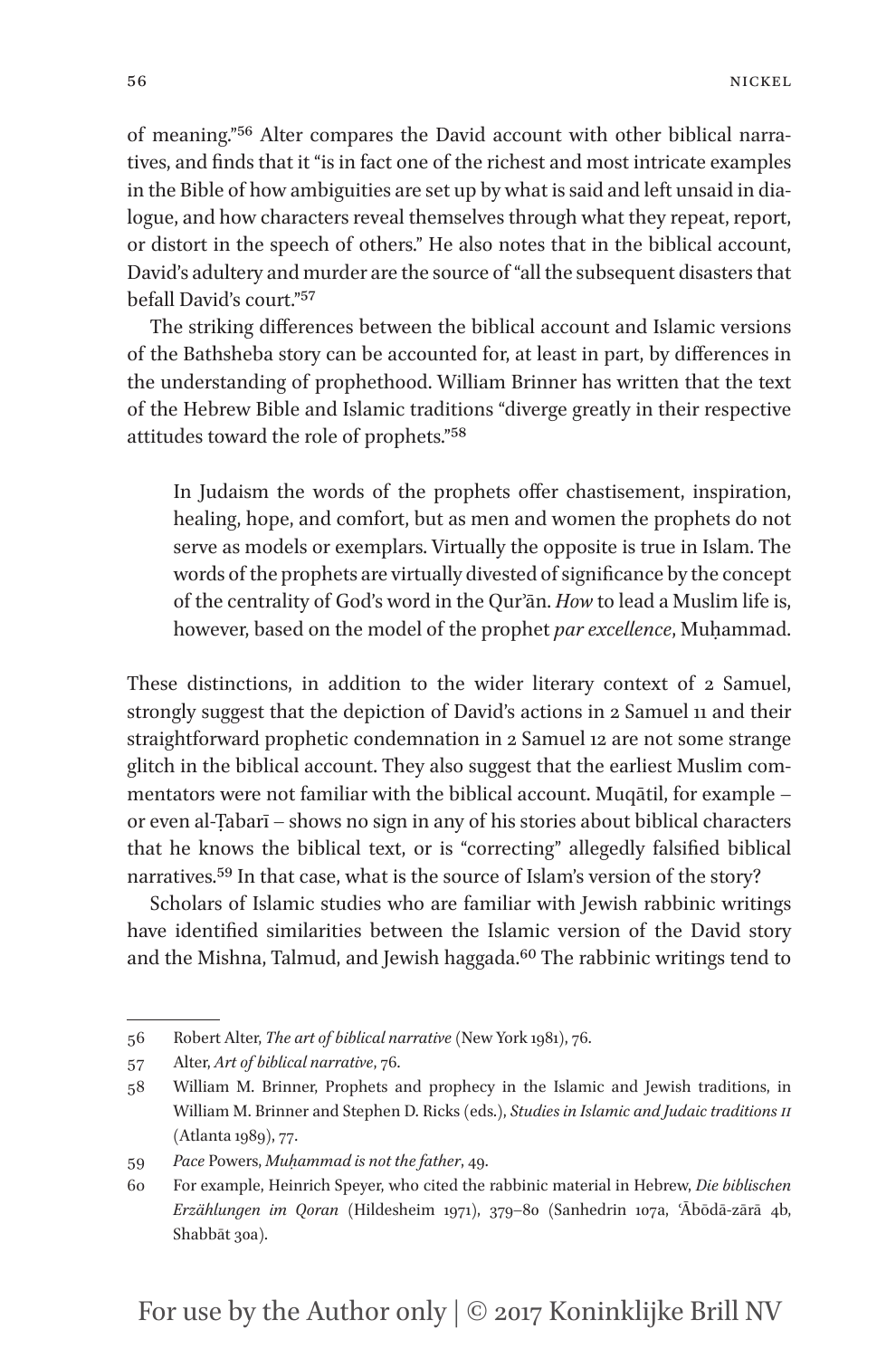exonerate David of the charges of adultery and murder.<sup>61</sup> One rabbi wrote that at that time, soldiers like Uriah who went to war first divorced their wives. The same rabbi claimed that David had merely contemplated the act but had not gone through with it. The rabbis also claimed that God was testing David, and that God's forgiveness of David proved that he had passed the test.<sup>62</sup> Similarly, in Islamic tradition we read that Bathsheba was engaged to Uriah, but not married to him; that both Uriah and David asked for Bathsheba's hand, and her parents preferred the king; or that Bathsheba was already divorced or widowed when David first saw her.<sup>63</sup>

Isaac Hasson observes, "The need to explain some cryptic allusions in the Qurʾān opened the door to the abundant and readily available Jewish and Christian legends about David."64 He explains that Muslim storytellers and exegetes accepted these extra-biblical revisions "and rejected the older image of David from the Book of Samuel and Kings, where he is charged with adultery and murder."65

#### **4 Scholarly Observation and Analysis**

The journey of exploration outward from Muqātil's interpretation of Q 33:38 reveals a terrain fertile for polemic and apologetic, truth claim and counterclaim. Along the way more than a few fascinating ironies can be spotted. A number of academic scholars have examined the Muḥammad and Zaynab story, and especially the Islamic David and Bathsheba stories, in order better to understand questions about prophetic succession and the finality of prophethood,<sup>66</sup> the influence of the David story on the portrait of Muḥammad, 67 and the history of the development of the Islamic David.<sup>68</sup> Their observations on, and analyses of, these stories have raised a range of questions that beg for response.

- 64 Hasson, David, 496.
- 65 Hasson, David, 497.
- 66 Powers, *Muḥammad is not the father*.

<sup>61</sup> Maghen, Intertwined triangles, 40–6; Powers, *Muḥammad is not the father*, 48–9.

<sup>62</sup> Powers, *Muḥammad is not the father*, 49. The element of trial or testing is also part of the qurʾanic material on David: "Then David guessed that we had tried *( fatana)* him"  $(Q_38:24)$ . The forgiveness then follows: "So we forgave him that"  $(Q_38:25)$ .

<sup>63</sup> Isaac Hasson, David, *EQ.* See also Maghen, Intertwined triangles, 46–53.

<sup>67</sup> Maghen, Intertwined triangles, 17–92; Maghen, Davidic motifs, 91–139.

<sup>68</sup> Déclais, Le péché et la pénitence de David, 429–45; Déclais, *David raconté par les musulmans*, Paris 1999; Johns, David and Bathsheba, 225–66; Khaleel Mohammed, *David in Muslim tradition. The Bathsheba afffair*, London 2015.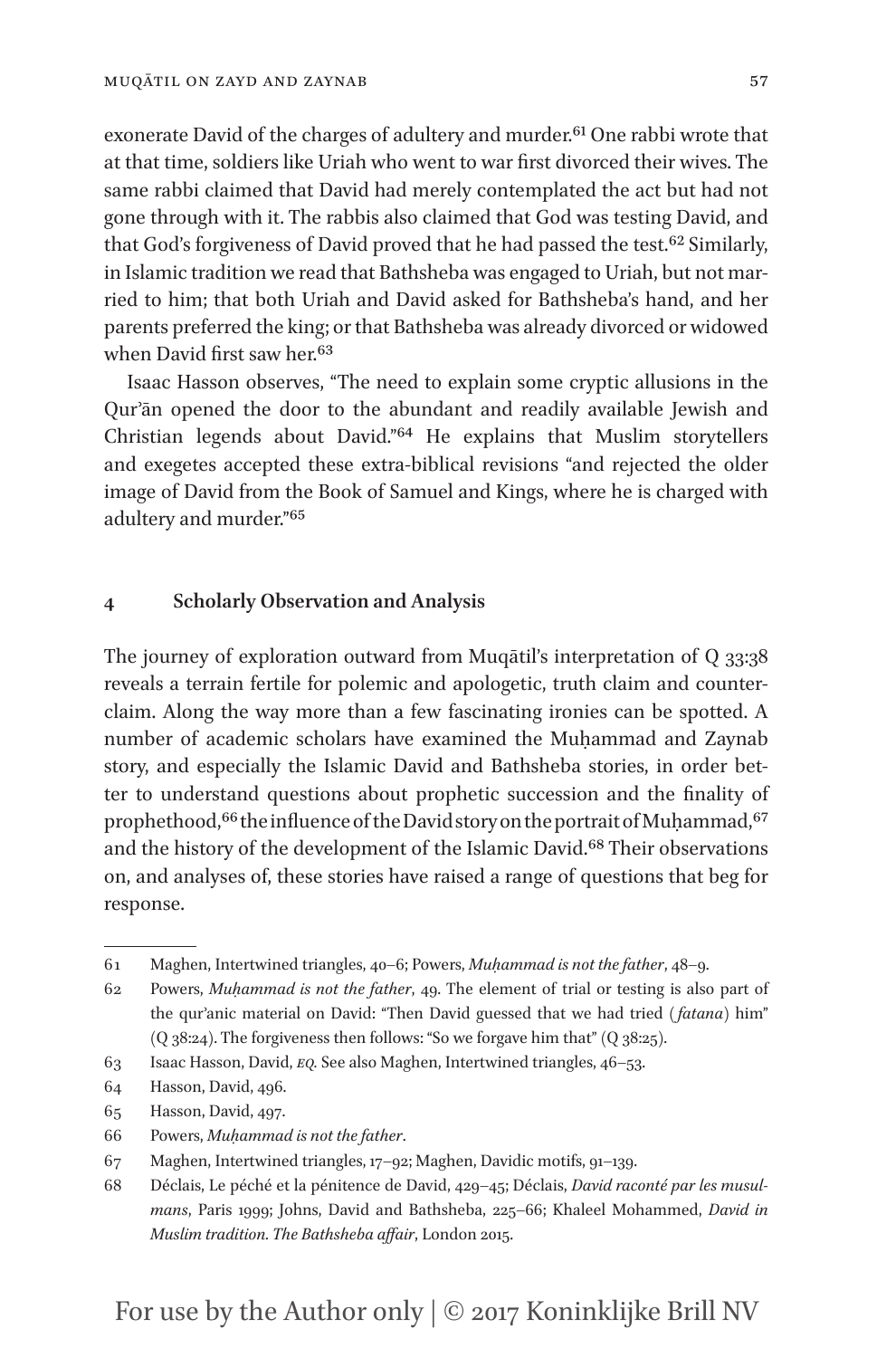1. Muslim exegetes evidently chose to transmit rabbinic extra-canonical versions of the David and Bathsheba story – what Maghen calls "the vast industry of revisionism" that grew up around the story.69 Then, when the biblical account became more widely known, some Muslim scholars cited the biblical story of David's adultery as a "proof" that Jews and Christians had falsified the Bible.<sup>70</sup>

2. On the one hand, Muqātil attributed to ʿUmar al-Khaṭṭāb the tradition, "If the Messenger of Allah *(ṣal)* could have concealed *(katama)* anything from the Qurʾān, he would certainly have concealed" the rebuke in Q 33:37, "thou wast concealing within thyself what God should reveal, fearing other men; and God has better right for thee to fear him."71 On the other hand, the Qurʾān frequently accuses its audience of concealing *(katama)*, and Muqātil interprets this series of *katama* verses to mean that the Jews of Medina conceal references to Muhammad in the Torah.<sup>72</sup>

3. This concealing tradition attributed to 'Umar makes the claim that Muḥammad did not conceal anything that was revealed to him. Powers finds in this tradition a suggestion of "[t]he growing discomfiture of the Muslim community with the story of Muḥammad's infatuation with Zaynab."73 In his interpretation of Q 33:38, Muqātil has in mind a group of critics who were "troubled by the manner in which God's decree appears to have been designed to satisfy the sexual desires of the Prophet."74 If so, the questions posed by this group were applied toward a test of true prophethood, and their doubts demanded a defense of Muhammad.

4. Certainly in the encounter between the conquering Arabs and the conquered Christian communities of the Middle East, there are signs that the Zaynab story attracted attention. It must be noted that the Zaynab story is a Muslim story, and that the disagreements surrounding the story were

<sup>69</sup> Maghen, Intertwined triangles, 40.

<sup>70</sup> Camilla Adang, *Muslim writers on Judaism and the Hebrew Bible* (Leiden 1996), 240 (Ibn Hazm in his *Kitāb al-fisal fī l-milal wa-l-ahwā*' wa-l-nihal). More recently Rahmat Allāh Kayrānwī, *Iẓhār al-ḥaqq* (Beirut 1998), 2:478–81. Cf. Hasson, David, 497; Powers, *Muḥammad is not the father*, 48; Gordon Nickel, *The gentle answer to the Muslim accusa*tion of biblical falsification (Calgary 2015), 136-44.

<sup>71</sup> *Tafsīr Muqātil*, 3:495–6; see also ʿAbd al-Razzāq, *Tafsīr*, 2:97. This tradition was also attributed to ʿĀʾisha and Anas ibn Mālik: Maghen, Intertwined triangles, 39–40; Powers, *Muḥammad is not the father*, 49–50.

<sup>72</sup> Nickel, *Narratives of tampering*, 88–96, 112–3. This was also al-Ṭabarī's understanding of the *katama* verses; ibid., 145–9.

<sup>73</sup> Powers, *Muḥammad is not the father*, 49.

<sup>74</sup> Powers, *Muḥammad is not the father*, 48.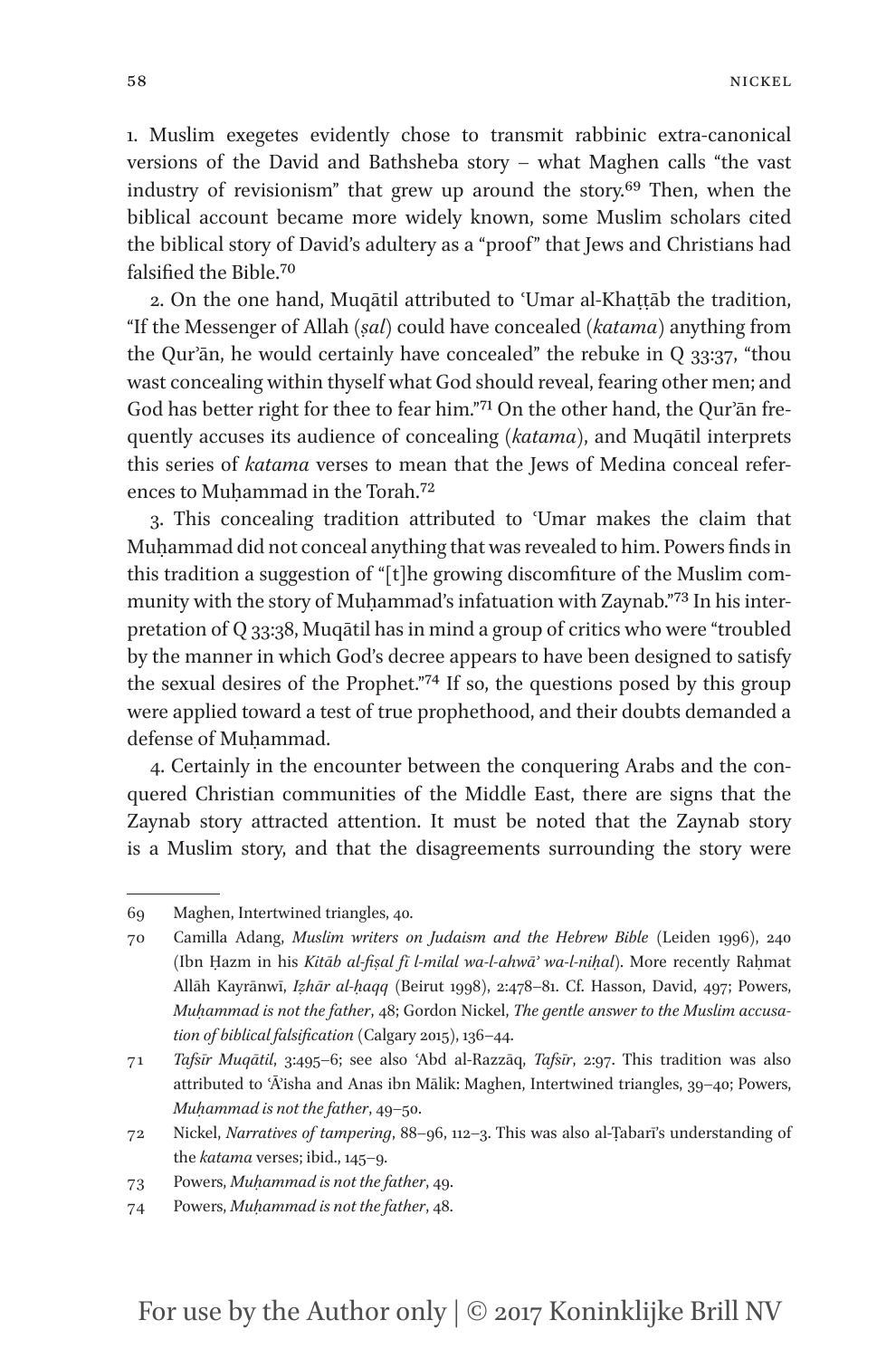internal to the Muslim community. Ibn Kathīr, for example, disagreed even with the founder of his own *madhhab*, Aḥmad ibn Ḥanbal, about the soundness of the tradition; he declined to tell the Zaynab story in his commentary, "lest those lacking in understanding make improper use of it."75 John of Damascus (d. 749) comments on the story in his *De haeresibus*, and the topic also comes up in an exchange of letters attributed to the Byzantine emperor Leo III  $(r. 717-41)$  and the caliph 'Umar b. 'Abd al-'Azīz  $(r. 717-20)$ .<sup>76</sup> According to this latter document, the interest of the Byzantine emperor was theological – he had heard that the Qurʾān claims that the actions of the story were commanded by God ("We gave her in marriage to thee," Q 33:37). Leo III responds, "Of all these abominations the worst is that of accusing God of being the originator of all these filthy acts . . . Is there indeed a worse blasphemy than that of alleging that God is the cause of all this evil?"77 Here the emperor also emphasizes that when David took Uriah's wife, "he committed a sin before the Eternal, for which he was grievously punished."

5. Q 33:38 makes a claim for the behavior of God, and Muqātil and other Muslim exegetes explained the *sunnat Allāh* in various ways. After Muqātil, however, Muslim scholars began to make the categorical claim that the conduct of David in the Bible is unthinkable for a prophet. This view is presented forcefully in the recently-published *Study Quran*: "But the idea that David had adulterous relations with Bathsheba before Uriah's death, found in 2 Samuel 11:4–5, is considered by Muslims to be an abomination that *could not have been committed by a prophet*."78 This claim shows the influence of the Islamic doctrine of *ʿiṣma*, the belief in prophetic immunity or impeccability, which was developed by Muslim scholars during the second to fifth centuries of Islamic history.79

6. These theological issues and questions about God and prophets are significant, especially when Islam declares that all subsequent human behavior would be based on the model of Muḥammad. The interpretations of these

<sup>75</sup> Maghen, Intertwined triangles, 59–60, quoting Ibn Kathīr's *al-Bidāya*.

<sup>76</sup> Powers, *Muḥammad is not the father*, 29–30.

<sup>77</sup> Arthur Jefffery, trans., Ghevond's text of the correspondence between ʿUmar II and Leo III, *Harvard theological review* 37 (1944), 324.

<sup>78</sup> Seyyed Hussein Nasr et al., *The study Quran. A new translation and commentary* (New York 2015), 1106 (my italics).

<sup>79</sup> Michael E. Pregill, Bathsheba. Islam, in Matthew A. Collins et al (eds.), *Encyclopedia of the Bible and its reception* (Berlin 2011), 3: cols. 604–5; W. Madelung, ʿIṣma, *EI2*; Paul E. Walker, Impeccability, *EQ*; A.J. Wensinck, *The Muslim creed. Its genesis and historical development* (London 1965), 94, 192–3, 217–8, 246–7; Tor Andrae, *Die Person Muhammeds in Lehre und Glaube seiner Gemeinde* (Stockholm 1917), 139–45.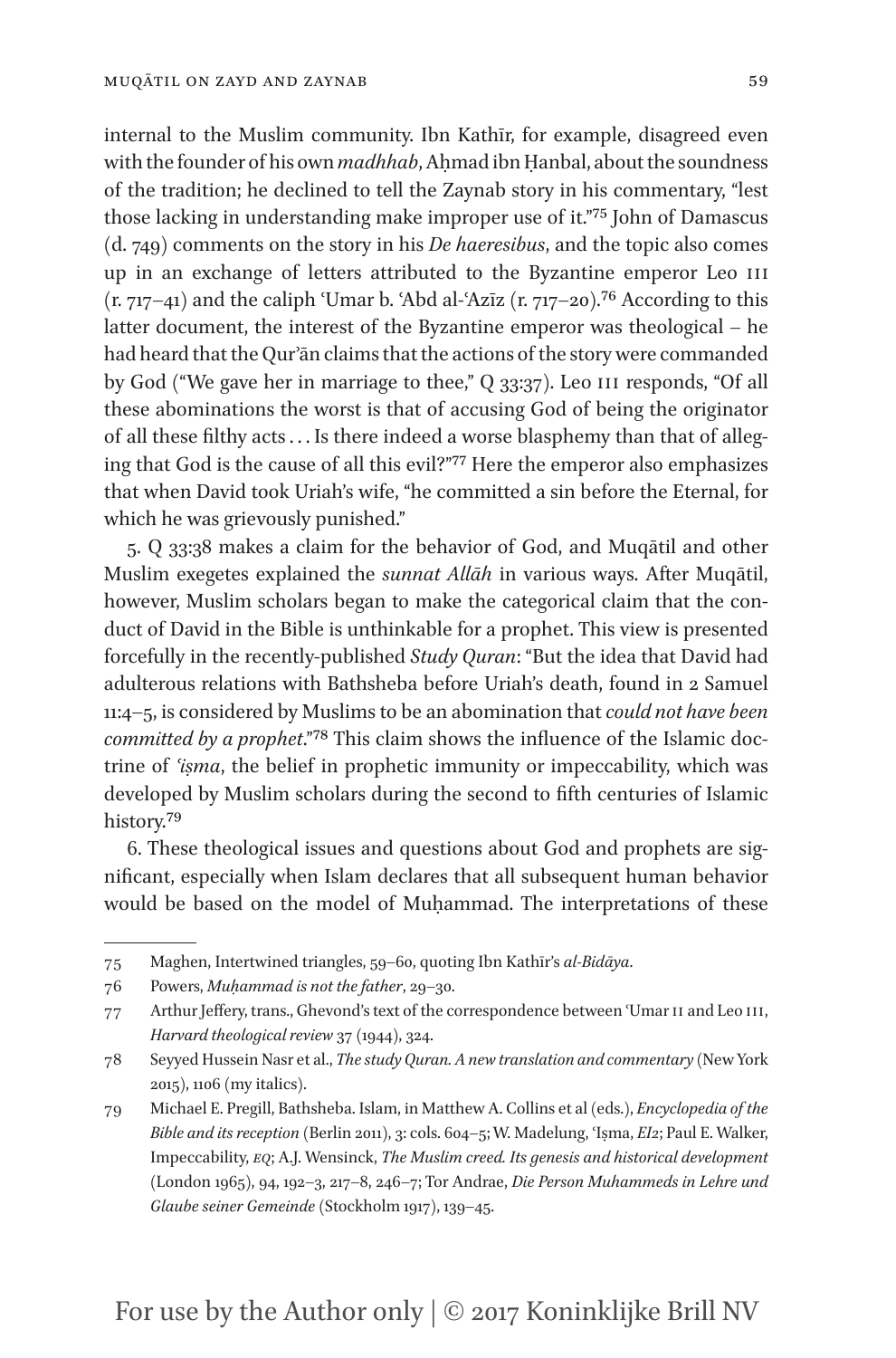stories in the commentaries provide evidence that, over time, theological concerns became more important, not less so, and that commentators showed a greater concern to defend the honor of both Allah and His Messenger as time went on. In other words, sensitivity to the polemical edges of these issues increased in the minds of Muslim exegetes.

7. The trend in the later commentaries was to measure information reputed to be from Jewish or biblical sources against developing Islamic doctrines, or traditions attributed to Muhammad.<sup>80</sup> Khaleel Mohammed highlights three doctrinal factors that strongly affected the Muslim portrayal of biblical stories: *Isrāʾīliyyāt*, a negative attitude toward material from Jewish sources; *ʿiṣma*, the belief that all prophets are sinless; and *tahrīf*, accusations of corruption or falsification against the Bible.<sup>81</sup> This interpretive strategy can be seen to subject history to the exigencies of ideology, writes Anthony H. Johns. "[T]he manipulation of the qurʾanic text to make it support views reached on the basis of a priori reasoning – in this case the reasons that [al-Rāzī] gives as to why a prophet must be immune from sin and error, may well render the facts of history and of historical context irrelevant."82

8. If this is to be the Muslim approach to pre-Islamic sources of information, the expression in the qurʾanic text "those who passed away previously" (Q 33:38) also becomes problematic. For these later exegetes, there is no reliable knowledge before Islam, and the picture of history prior to Islam can only be drawn from the Qurʾān's own materials and the traditions attributed to Muhammad. As Jean-Louis Déclais characterizes the approach of Ibn Kathīr, he "wants to cut the cord that links Muslim culture to the biblical tradition."83

9. One is left with two diffferent accounts about David that do not agree about his sin, and two histories of interpretation which tend to accentuate – not ameliorate – the theological divide. Khaleel Mohammad, in a recent monograph about the figure of David in Islam, sets out the situation in its plain reality: " . . .[U]nless David sinned, it would have made no sense for God

<sup>80</sup> Norman Calder illustrates how traditions attributed to Muḥammad became the determining factor in the interpretation of qur'anic material about biblical figures: *Tafsīr* from Ṭabarī to Ibn Kathīr. Problems in the description of a genre, illustrated with reference to the story of Abraham, in G.R. Hawting and Abdul-Kader A. Shareef (eds.), *Approaches to the Qurʾān* (London 1993), 120–1, 124–34.

<sup>81</sup> Khaleel Mohammed, *David in Muslim tradition*, 13–20.

<sup>82</sup> Johns, David and Bathsheba, 263.

<sup>83</sup> Le péché et la pénitence de David, 440.